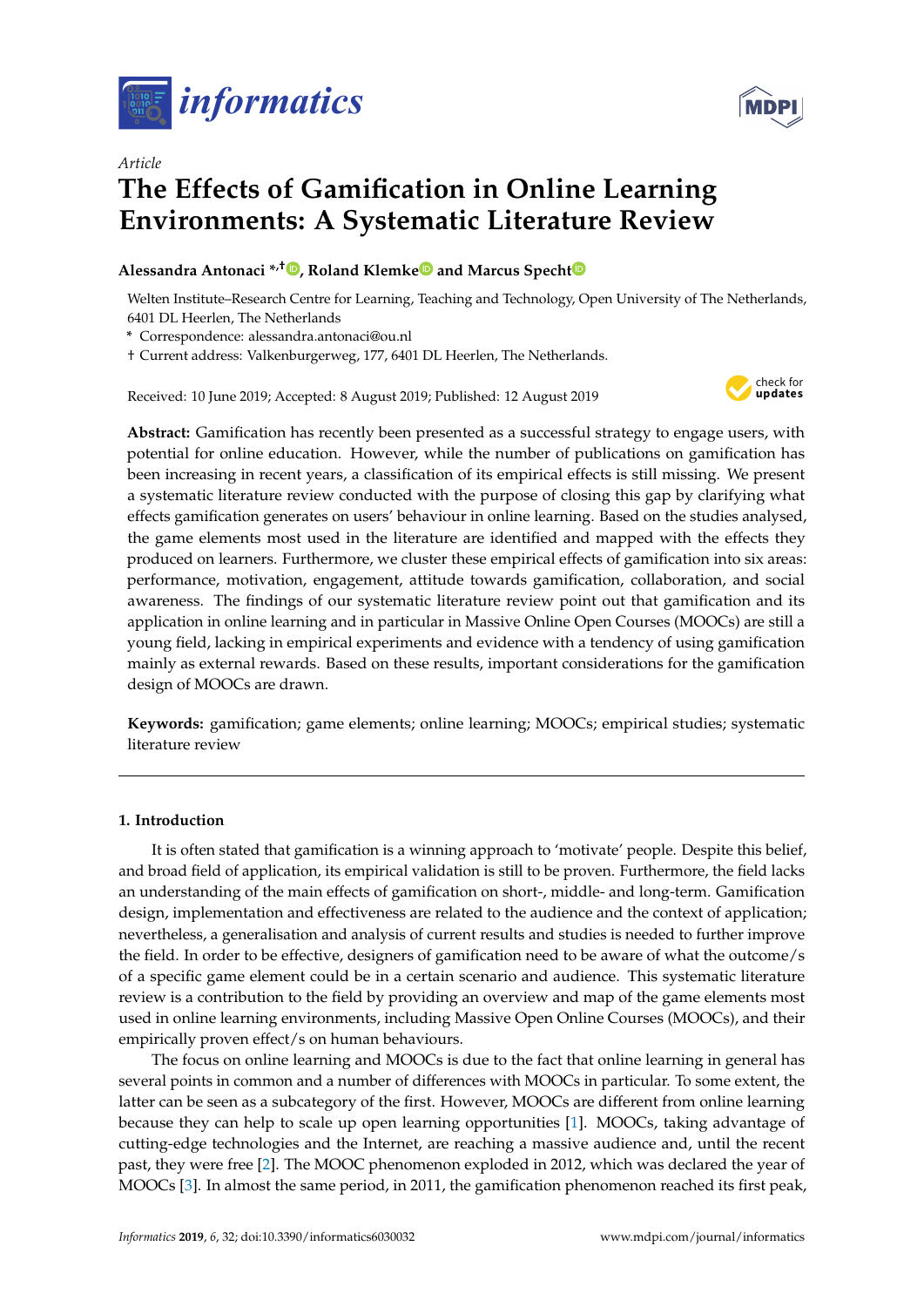with the elaboration of the most known definition elaborated by Deterding et al. [\[4\]](#page-17-3) ('gamification' consists of the transfer of game design elements to a non-game scenario). Since then, gamification has been applied to different fields (see Section [2\)](#page-1-0); however, probably due to the concurrent development of both MOOCs and gamification, there are few empirical applications of gamification to MOOCs.

Despite this yet scarce implementation of gamification in MOOCs, there are several limitations in the current MOOC design for which gamification could be beneficial. High dropout and low completion rates, and a lack of learner engagement are widely presented in the literature as MOOC drawbacks [\[5\]](#page-17-4). Gamification could be adopted to increase the level of MOOCs users' engagement, in addition to enabling users to achieve their own goals within a MOOC scenario. Hence, recent studies [\[6,](#page-17-5)[7\]](#page-17-6) suggest that completion rates alone are not a useful indication of MOOC success, but that participants' goals and intentions also need to be considered [\[8\]](#page-17-7). By applying gamification to MOOCs, users could build their own plan and fulfil their personal goals within the course, and the deployment of game elements within MOOC environments could additionally increase the engagement of their users. Games, in particular Massive Multiplayer Online Role Playing Games (MMORPGs), are an example of highly engaging, scalable, though still highly personalised, user experiences [\[9\]](#page-17-8). Looking at games can be an option to find those elements that can be transferred to online learning, and more specifically to MOOC environments, with the aim of overcoming the drawbacks highlighted above. However, as mentioned above, there are still only a few examples of empirical studies of gamified MOOCs, thus, in this study, we expanded the investigation by looking also at online learning, which faces similar challenges, i.e., students' dropout [\[10\]](#page-17-9) and lack of engagement due to the development of feeling of isolation [\[11\]](#page-17-10). In this perspective, after having detailed the state-of-the-art of the gamification of MOOCs, the main research questions (Q) of this systematic literature review will be addressed:

- 1. What are the gamification elements mostly used in online learning environments?
- 2. What are the effects of these game elements on learners' behaviour in online learning environments?
- 3. What factors need to be considered for designing effective gamification of online learning environments, specifically MOOCs?

In an attempt to answer these questions, the paper is structured as follows: first, related works are presented, with a focus on the application of gamification of MOOCs as an emerging application field for gamification but still too young to be investigated in this work for its lack of empirical focus, then the method of data collection and analysis of this systematic literature review is detailed, together with the results consisting of the answers to the above reported research questions (Q1 and Q2). The study is rounded off by replying to Q3 and summarising our conclusions, declaring the limitations of this study and introducing our planned future work.

#### <span id="page-1-0"></span>**2. Related Works**

Gamification effects have been investigated in several domains [\[12\]](#page-17-11), such as banking [\[13\]](#page-17-12), trading [\[14\]](#page-17-13) the medical field [\[15–](#page-17-14)[17\]](#page-17-15), marketing [\[18,](#page-17-16)[19\]](#page-17-17) or with the purpose of facilitating annoying tasks [\[20,](#page-17-18)[21\]](#page-17-19). According to Dicheva et al. [\[22\]](#page-17-20), the sector in which gamification has been applied the most is education. In education, several literature reviews have been conducted to describe its state-of-the-art [\[22](#page-17-20)[–24\]](#page-18-0); to report on the game elements most used in education [\[25\]](#page-18-1); to give an overview on the available gamification design frameworks [\[26\]](#page-18-2); to investigate the effects of gamification on students in face-to-face and blended situations [\[27–](#page-18-3)[30\]](#page-18-4).

Several systematic literature reviews, similar to this study, have been conducted to report on the effects of gamification in online educational settings [\[31](#page-18-5)[–33\]](#page-18-6). From these, it is possible to draw the following conclusions: even though the number of publications on the use of gamification in education has increased, the field suffers from (1) a lack of "true empirical research on the effectiveness of incorporating game elements in learning environments" (p. 83), (2) inadequate "methodology used in most of the empirical settings to test the effects of game elements" ([\[22\]](#page-17-20), p. 83) and (3) "heterogeneous study designs and typically small sample sizes, which highlight the need for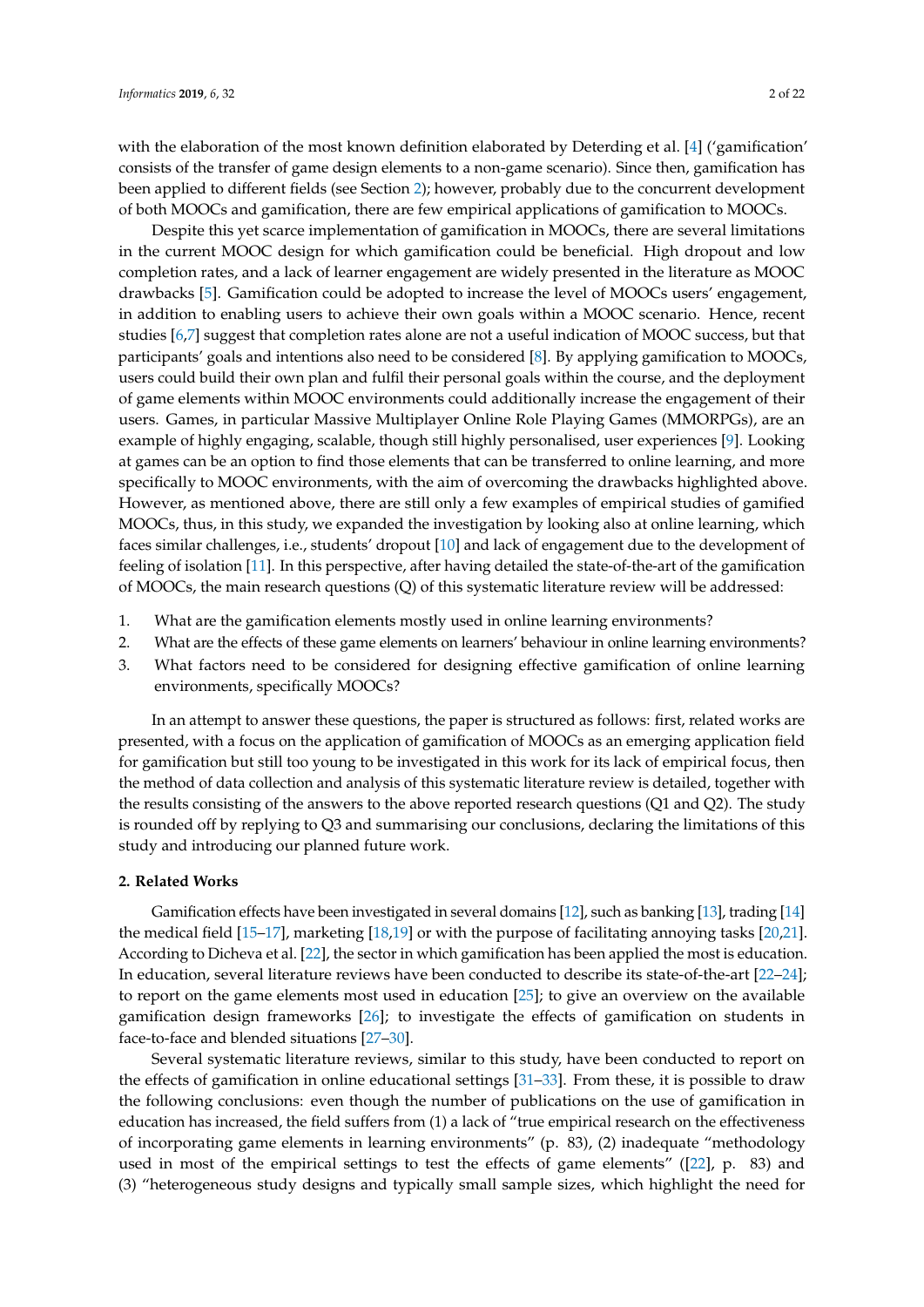further research" ([\[34\]](#page-18-7), p. 1). However, despite all these *lacunae*, gamification has been judged to be a field with potential, a didactic strategy that if well designed and implemented can really give a boost to users' engagement and motivation.

As far as the investigation of gamification in MOOCs is concerned, several (recent) literature reviews [\[35](#page-18-8)[–37\]](#page-18-9) report that the field is still developing and lacks empirical studies. Thus, the majority of the papers available are conceptual [\[6,](#page-17-5)[38–](#page-18-10)[45\]](#page-19-0). However, by digging into the literature, we found a few studies, and four of these corresponded to our selection criteria (see Table [1\)](#page-4-0). The first is Chang and Wei [\[46\]](#page-19-1), which represents a first attempt towards the empirical investigation of the gamification of MOOCs. This study focuses on identifying the most suitable game elements to engage students in MOOCs in two steps. Firstly, by conducting a focus group with 25 frequent MOOC users, aimed at collecting the game elements that could trigger the engagement of users in an online setting like an MOOC. The results of this first step was a list of 40 game elements. Secondly, the authors ran a survey aimed at assessing the game elements (40) for their level of engagement (the survey involved 5020 MOOC learners). As a result of the survey data analysis, 10 game elements (virtual goods, three different types of points, leaderboards, trophies and badges, peer grading, emoticon feedback and two types of games) were identified with the highest level of engagement, as chosen by the majority of the survey participants [\[46\]](#page-19-1). Unfortunately, we could not find a follow-up study more directed to experimentally validating the hypothesis that these 10 game elements impact MOOC learners' level of engagement.

The second study from the same year is Borras-Gene et al. [\[47\]](#page-19-2); they used the platform MiriadaX, for the implementation of their gamified cooperative MOOC (gcMOOC). Several external software programs were used to manage the reinforcement of social aspects of the course, such as Instagram, Google Hangouts and Google+; the game elements (badges) were also not integrated into the platform but issued externally using Mozilla Open Badges. The data collected were both qualitative and quantitative and, in the study, there are not explicit references to A/B testing or the division of participants in gamified cooperative (gc) and plain conditions in the description of the method applied. The conclusions presented are, however, promising for the application of gamification in an environment such as MOOCs.

The third is Binti Mohd Nor Hisham and Sulaiman [\[48\]](#page-19-3), who conducted an experimental study. The authors [\[48\]](#page-19-3) deployed the game elements scores, likes (a form of social scoring, similar to the one used in Facebook), progress bars, group activities and rewards, and badges with the purpose of increasing MOOC users' engagement and completion rates. This study involved a total of fifty-three participants, divided in a control group (non-gamified, thirty-one users) and experimental group (gamified, twenty-two users). By comparing the two groups, the results show that there was no significant difference for engagement, but more participants in the experimental group completed the course compared to participants in the control group, therefore gamification impacted positively on completion rates.

The fourth study is from Navío-Marco and Solórzano-García [\[49\]](#page-19-4), which is a data-driven exploratory study, that involved 3250 participants, investigating how gamification impacted course completion rates. The MOOC was gamified by using badges and 'karma points', a kind of social oriented scoring that works similarly to the 'likes' described above. MOOC participants, instead of assigning 'thumbs up', used these points. In order to determine the effects of their gamified intervention, Navío-Marco and Solórzano-García [\[49\]](#page-19-4) did not perform an experimental study but via the log data they described and categorised all the participants actions. Their analysis shows that there was a relation between 'karma points' and completion rates: the participants with higher completion rates were the ones with higher 'karma points'.

Based on what has been presented in this paragraph, it is then possible to sum up the following: gamification of MOOCs is a novel field and, from the few empirical studies available, it can be observed that gamification is mainly implemented as a strategy to tackle the MOOCs' drawbacks previously described (completion rate and engagement). The game elements implemented are mainly external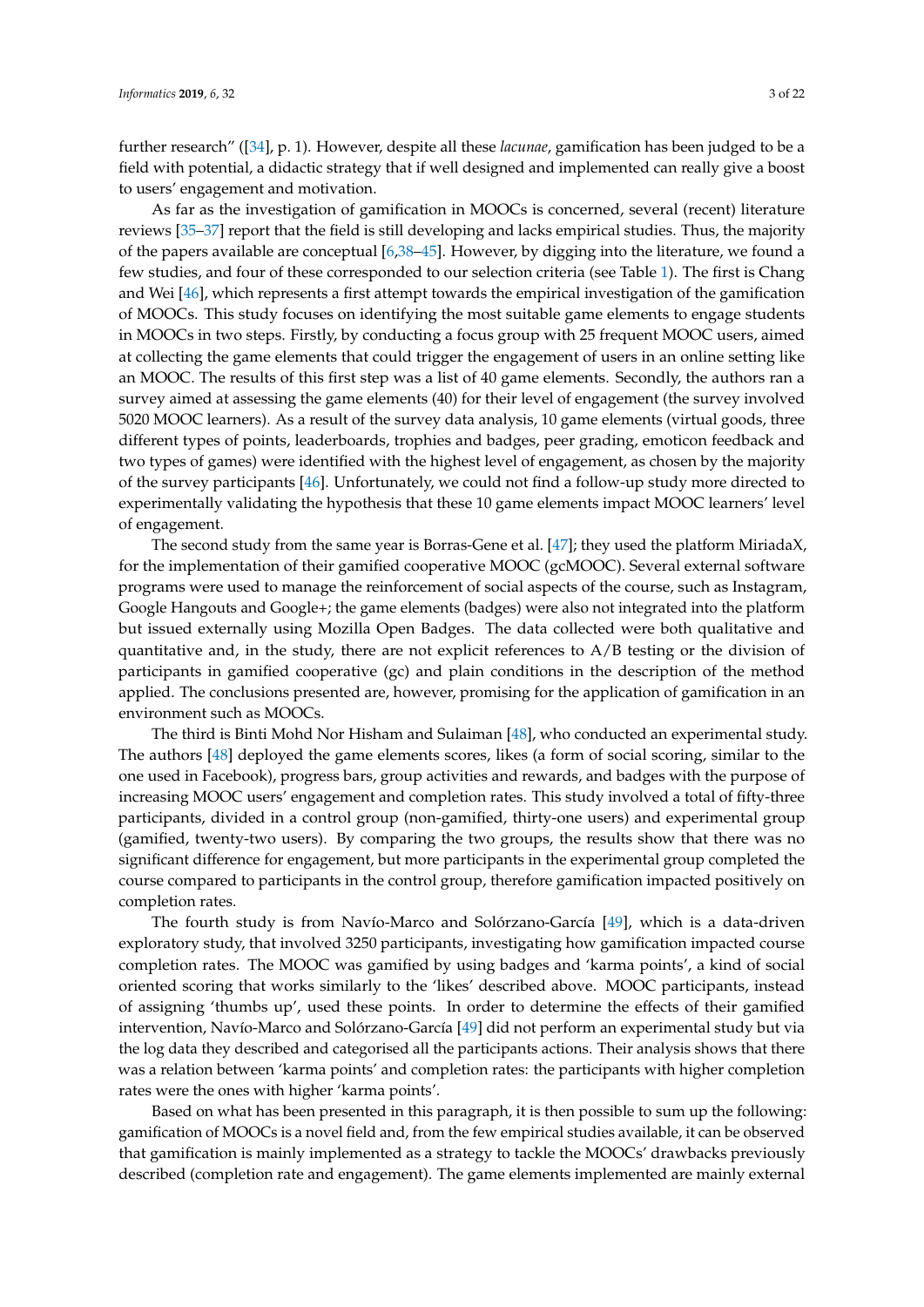rewards, i.e., points, badges and scores. Therefore, a preliminary conclusion could be that the field 'gamification of MOOCs' needs the support of all its researchers and developers to grow and establish empirical evidence. As a consequence, the field needs studies designed, conducted and analysed with rigorous experimental methodologies. Aware of this gap, knowing that gamification is not extensively applied to MOOCs yet, we aim to investigate the effects of gamification in online learning environments and explore if there are some lessons learnt that can be transferred to the MOOC scenario.

## **3. Methods and Data Collection**

This systematic literature review follows the Preferred Reporting Items for Systematic Reviews and Meta-Analyses (PRISMA) [\[50\]](#page-19-5), represented and described below (Figure [1\)](#page-4-1):

#### *Step 1—Find the right keywords combination*

By analysing several literature reviews in the field of Gamification of MOOCs, it became clear to us that there is a lack of empirical works. The few empirical studies available are dated back to very recent years. Therefore, we chose to perform a search aimed at identifying empirical studies on gamified MOOCs and narrow down the time span to the last year (from January 2018 to April 2019). The database used for the search was the university's digital library, which enabled us to simultaneously access several databases: ACM Digital Library, EBSCO, SAGE journals, ScienceDirect (Elsevier), Taylor & Francis Online, Wiley Online Library, Web of Science, Google Scholar, IEEEXplore, Springer Link (and a lot more). The keywords combination applied for this query was "*(gamification) AND ((MOOC\*) AND ((experim\*) OR (evaluati\*))*", where the first two terms refer to the field of interest, and the other two to the study types we aimed to analyse.

As explained earlier, although our focus is on MOOCs, due to the limited number of empirical studies, this systematic literature review also investigates the effects of gamification applied in online learning environments. Therefore, we have included the terms 'online', 'e-learning' and 'distance', resulting in the following keyword combinations "*(gamification) AND ((MOOC\*) OR (online) OR (online) OR (distance) OR (e-learning) OR (education\*)) AND ((experim\*) OR (evaluati\*))*". In addition, this time we used the university database, filtering the search for the period (January) 2014 to (December) 2018.

Finally, to be sure to gain a high coverage of all available articles in the literature, we have decided to perform a query on those databases that, according to our university library, contained the most records, which were: Google Scholar, IEEE and Web of Science. In this case, we opted for a broader keywords combination: "*Gamification AND Empirical*", removing any reference in the query to the field of application (i.e., 'MOOC', 'online', 'e–learning', etc.) (the keyword combinations: 'gamification AND effect' and 'gamification AND experiment' were also used, but the results were not satisfying). The period considered was, as above, (January) 2014 to (December) 2018.

#### *Steps 2 to 5*

Figure [1](#page-4-1) represents and summarises step 2 identification, step 3 screening, step 4 eligibility, and the final step 5, in which the number of papers included in this systematic literature review is identified. To assure the quality of the data analysis and avoid biases due to personal interpretation, the process described in Figure [1](#page-4-1) was double-checked by the other two authors of the manuscript.

Inclusion and exclusion criteria for this systematic literature review are detailed in the following Table [1.](#page-4-0)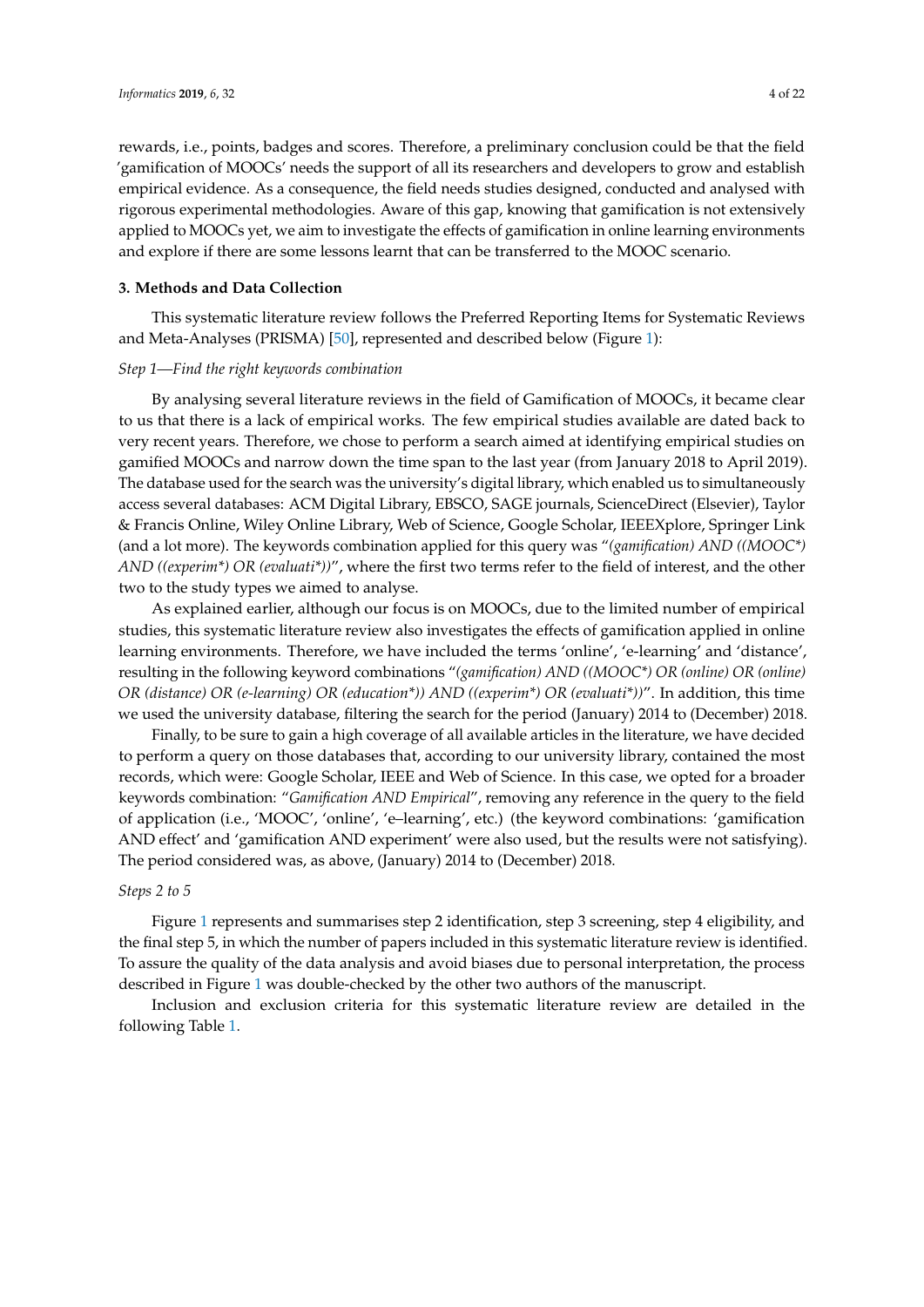<span id="page-4-1"></span>

|                | University Library Database                                                                                                                            |                                                                                                  |  |  |  |  |  |
|----------------|--------------------------------------------------------------------------------------------------------------------------------------------------------|--------------------------------------------------------------------------------------------------|--|--|--|--|--|
| Identification | 1st Search: "(gamification) AND ((MOOC*) AND<br>((experim*) OR (evaluati*))                                                                            | 809                                                                                              |  |  |  |  |  |
|                | Abstracts analysed                                                                                                                                     | 200                                                                                              |  |  |  |  |  |
|                | Remaining Papers for the review                                                                                                                        | 66                                                                                               |  |  |  |  |  |
|                | 2nd search: "(gamification) AND ((MOOC*) OR (online)<br>OR (on-line) OR (distance) OR (e-learning) OR<br>(education*)) AND ((experim*) OR (evaluati*)) | 402                                                                                              |  |  |  |  |  |
|                | Abstracts analysed                                                                                                                                     | 402                                                                                              |  |  |  |  |  |
|                | Remaining Papers for the review                                                                                                                        | 65                                                                                               |  |  |  |  |  |
|                | 3rd search: focus on empirical studies                                                                                                                 | <b>IEEE</b><br>Web Of<br>Google<br><b>IEEE</b><br><b>Total</b><br>Scholar<br>Filtered<br>Science |  |  |  |  |  |
|                | "gamification" AND "empirical"                                                                                                                         | 5.820<br>12.925<br>25<br>18.866<br>96                                                            |  |  |  |  |  |
|                | Abstracts analysed                                                                                                                                     | 25<br>590<br>400<br>69<br>96                                                                     |  |  |  |  |  |
|                | Remaining Papers for the review                                                                                                                        | 400<br>53<br>41<br>11<br>505                                                                     |  |  |  |  |  |
|                | 636 (66+65+ 505) records were identified for the screening                                                                                             |                                                                                                  |  |  |  |  |  |
| Screening      | 55+0+ 358 records removed after codification                                                                                                           |                                                                                                  |  |  |  |  |  |
|                | 223 (11+65+147) records analysed                                                                                                                       |                                                                                                  |  |  |  |  |  |
| Elegibility    | 9+47+108 records removed not meeting selection criteria                                                                                                |                                                                                                  |  |  |  |  |  |
|                | 61 (2+18+41) records elected for deeper analysis                                                                                                       |                                                                                                  |  |  |  |  |  |

**Figure 1.** Flow chart of the systematic literature review process according to PRISMA.

<span id="page-4-0"></span>Table 1. Criteria for paper selection (steps two to five of the five steps of the systematic literature review performed, omitting the keyword selection).

| Criteria                  | <b>Inclusion Criteria</b>                                                                                                                                                                                                       | <b>Exclusion Criteria</b>                                                                                                                                                                                                                                                             |
|---------------------------|---------------------------------------------------------------------------------------------------------------------------------------------------------------------------------------------------------------------------------|---------------------------------------------------------------------------------------------------------------------------------------------------------------------------------------------------------------------------------------------------------------------------------------|
| Step 2:<br>Identification | • The article refers to empirical studies<br>• The article is related to empirical<br>evidence in the field of gamification<br>and aims to map and/or present the<br>state of the art                                           | • Long abstract only<br>$\bullet$ Thesis<br>$\bullet$ Book<br>• Workshop description<br>• Work-in-progress-paper                                                                                                                                                                      |
| Step 3:<br>Screening      | • The article belongs to one of the groups:<br>Group 1-Literature Review<br>Group 2-Focus on Online/e-learning/MOOC<br>Group 3-Empirical study but not related to group 2                                                       | • Conceptual paper<br>• Not relevant literature review<br>• Paper already found in the other<br>libraries consulted (duplicate)<br>• Not related to gamification but<br>games (education, serious)                                                                                    |
| Step 4:<br>Eligibility    | • The article focuses on game elements and presents<br>data from experimental studies, observational studies,<br>field experiments, quasi experiments<br>• The article combines Online/e-learning/MOOC and<br>empirical studies | • It presents gamification in general<br>• Experiment setting and purpose of<br>the study not in line with the current<br>literature review<br>• It has no focus on gamification but<br>on games<br>• It has no focus on Online/e-learning/<br>MOOC neither present empirical results |
| Step 5:<br>Included       | • After in-depth reading, it really addresses the criteria                                                                                                                                                                      | • After in-depth reading, it does not really<br>embrace the criteria of selection                                                                                                                                                                                                     |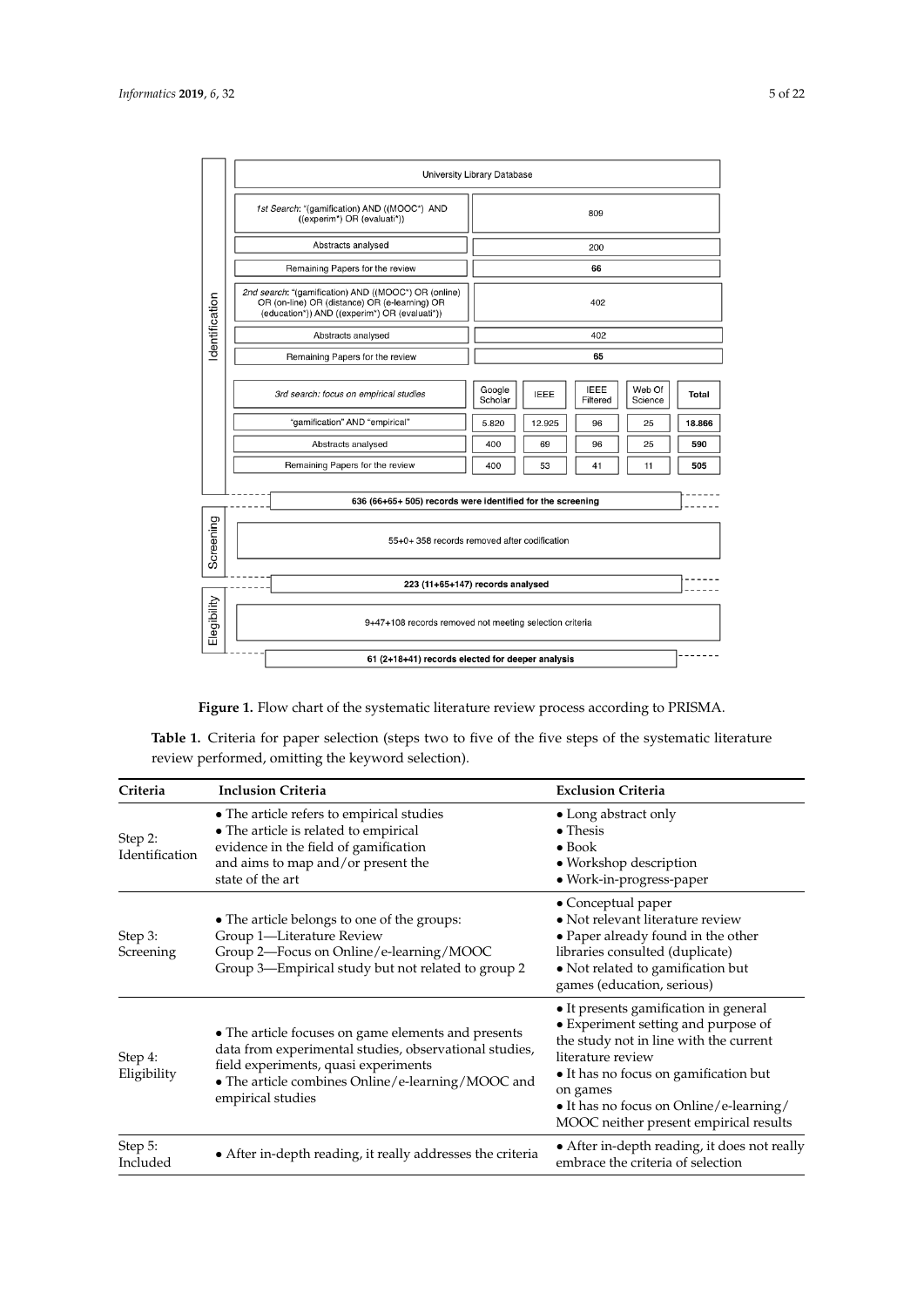#### **4. Data Analysis and Results**

The data analysis and results section is structured in accordance with the research questions. Q1 and Q2 will be addressed in the remainder of this section, while Q3 is addressed in the discussion section. A precise overview of the studies, methods used, samples involved and environments, is presented in the Appendix [A,](#page-14-0) Table [A1.](#page-14-1)

#### *4.1. Q1: What Are the Game Elements Most Used in Online Learning Environments?*

The lack of empirical studies within MOOCs, and the need to contribute to the field with more awareness of what a single game element or a combination of those can produce as an effect on learners' behaviour, resulted for us in also including in our review studies implemented in e-learning and online learning scenarios (see Appendix [A,](#page-14-0) Table [A1\)](#page-14-1). By analysing these studies, we tracked the game elements used: there are 24 (see Appendix [A,](#page-14-0) Table [A2\)](#page-15-0), some of them have been studied in isolation, others in combination. More specifically, they are:

- 1. *Badges*, which are external rewards delivered to users once a goal is accomplished. They have been analysed in 22 studies [\[47](#page-19-2)[,51–](#page-19-6)[71\]](#page-20-0)
- 2. *Leaderboards*, a game element based on social comparison that enables a user to understand how s/he is performing (showing the score and/or the position) in relation to others and the leader; this has been adopted and investigated in 15 studies [\[51–](#page-19-6)[55,](#page-19-7)[58](#page-19-8)[–60,](#page-19-9)[62,](#page-20-1)[63,](#page-20-2)[70](#page-20-3)[,72–](#page-20-4)[75\]](#page-20-5)
- 3. *Points* that are "a numerical representation of player success" [\[76\]](#page-20-6); in the literature, authors also refer to these using the terms 'score' or 'ranking'. They have been examined in 12 studies [\[52,](#page-19-10)[53,](#page-19-11)[59](#page-19-12)[,61–](#page-20-7)[63](#page-20-2)[,66](#page-20-8)[–69](#page-20-9)[,71,](#page-20-0)[72\]](#page-20-4).
- 4. *Feedback* can be defined as information delivered to users related to their progress, achievements, issues, or other aspects of their activities. Feedback can take several forms and can be delivered as*direct* or *indirect information*. Sometimes, a clue (information on how to solve a quest) can also be considered feedback. This game element can be used in combination with other game elements, for instance with *leaderboards* and *badges*. We tracked six studies related to feedback [\[61](#page-20-7)[,66](#page-20-8)[,67](#page-20-10)[,70](#page-20-3)[,71](#page-20-0)[,77\]](#page-20-11).
- 5. *Challenges* can appear in the form of quizzes or problems to be solved, in *solo* or*team* mode. They can be related to *levels* or/and to *missions*. We recorded the use of this game element in five studies [\[53–](#page-19-11)[55,](#page-19-7)[66,](#page-20-8)[72\]](#page-20-4).
- 6. *Likes, social features* are widely spread on social networks, such as Facebook, which implies supporting what another user communicates via a thumbs up (or smileys). Four of the papers found refer to them [\[47,](#page-19-2)[53,](#page-19-11)[58,](#page-19-8)[61\]](#page-20-7).
- 7. *Communication Channels* "are the medium and the methods players can use to send messages to other players" [\[76\]](#page-20-6), an example in this sense are chats. These have been investigated in four studies [\[51,](#page-19-6)[53,](#page-19-11)[54,](#page-19-13)[61\]](#page-20-7).
- 8. *Narratives* consist of using stories to pass information and intrigue users, often confused with storytelling, which implies using a character to tell a story. We found that it has been used in four of the studies [\[67,](#page-20-10)[68,](#page-20-12)[72,](#page-20-4)[78\]](#page-20-13).
- 9. *Levels* are strictly related to goals and have different degrees of difficulty. To move up a level, it is generally necessary to reach (complete) all the goals of the current level. This game element has been empirically investigated by four studies analysed [\[54,](#page-19-13)[63,](#page-20-2)[67\]](#page-20-10).
- 10. *Progress bars* give the user information about his/her own improvement. This game element has been examined by two studies [\[47,](#page-19-2)[71\]](#page-20-0).
- 11. *Teams*, referring to working in a team, collaborating with the members within; this was used by two studies [\[47,](#page-19-2)[72\]](#page-20-4).
- 12. *Agent*, not to be confused with avatar or profile, is a virtual character by the system (not by the user). In the literature, we have found two studies that implemented agent [\[71\]](#page-20-0).
- 13. *Medals*, a form of external reward that have been investigated in two studies [\[55](#page-19-7)[,69\]](#page-20-9).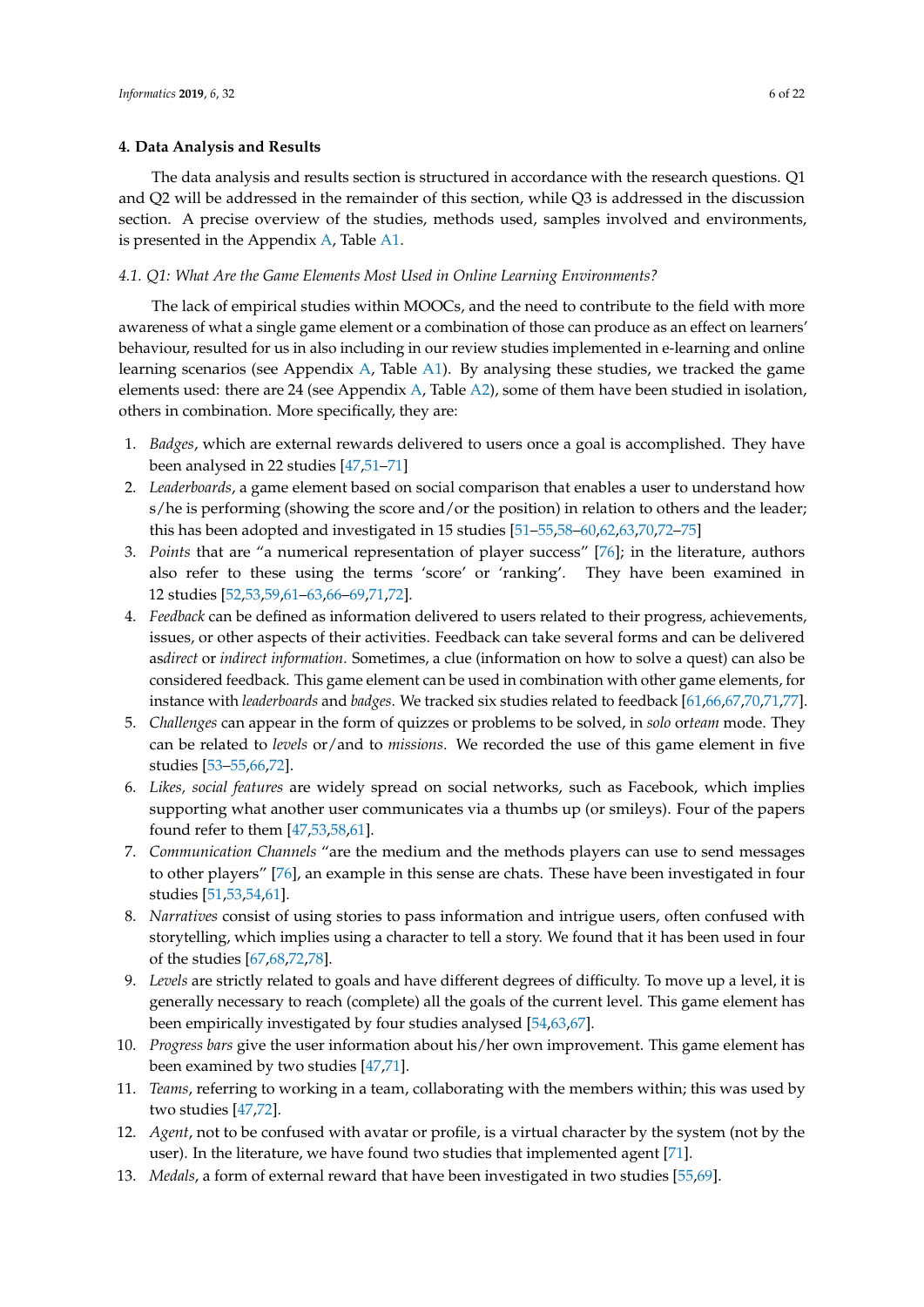- 14. *Avatar* is the virtual version of the player and has been introduced and investigated in two studies [\[62,](#page-20-1)[79\]](#page-20-14).
- 15. *Trophies* are another form of reward for something users have achieved, like solving a level or overcoming a challenge. They are considered in two studies [\[54,](#page-19-13)[55\]](#page-19-7).
- 16. *Time limit* considered by [\[62,](#page-20-1)[70\]](#page-20-3).
- 17. *Task*, which is generally connected with the previous one, but it has been considered by different authors [\[79\]](#page-20-14).
- 18. *Virtual Currency* is a type of reward in the form of virtual money; it has been investigated by [\[79\]](#page-20-14).
- 19. *Personalising features*; refers more to features typical of games in which the player can personalise the look and the outfit of the avatar/character; these were discussed in one study [\[69\]](#page-20-9).
- 20. *Mission*, which is a type of *challenge*, generally connected with task and time limit, and it has been investigated by [\[69\]](#page-20-9).
- 21. *Replayability* is the possibility given to users to re-do an action if, at the first attempt, he/she did not succeed. It was investigated by one study [\[65\]](#page-20-15).
- 22. *Goal Indicators* can be combined with several game elements such as levels and missions, and it has been examined by [\[67\]](#page-20-10).
- 23. *Competition*, usually within teams and or player vs. player; this has been presented in one study [\[69\]](#page-20-9).
- 24. *Win State* very typical of the game world, but it has been considered only by one recent study [\[72\]](#page-20-4).

## *4.2. Q2: What Are the Effects of These Game Elements on Learners' Behaviour in Online Learning Environments?*

A query of the literature has been done to close the identified gap related to the investigation and definition of what the effects of gamification are on users' behaviour within online environments. From our analysis, we identified mainly six categories of effects of gamification on learners' behaviour and characteristics: (1) performance; (2) motivation; (3) engagement; (4) attitude towards gamification; (5) collaboration; and (6) social awareness. In the following section, the effects per category are described and then summarised in the Appendix [A,](#page-14-0) Table [A3](#page-15-1) and matched with the game elements in Table [A4.](#page-16-0)

1. Performance

Grant and Betts [\[57\]](#page-19-14) examined the influence of badges on (1,295,620) users' performance (activity in web forums); the positive impact of badges on users' performance were investigated by Hakulinen et al. [\[58\]](#page-19-8)'s study, who investigated badges, within an online learning environment (involving 281 students) and their impact on the carefulness of the performance (looking at significant differences in terms of time spent per submission and number of attempts per exercise), highlighting the fact that badges can affect students' behaviour in terms of time needed to perform and precision in the performance increasing students' carefulness. "Students in the treatment group spent more time per submission on average" (p. 23), showing a higher level of carefulness compared to their colleagues in the control group [\[58\]](#page-19-8). In a similar scenario, an online learning course (involving 150 students), Kyewski and Krämer [\[64\]](#page-20-16) investigated the effects of badges on learners' performance, and, in contrast to the studies previously detailed, recorded a negative effect of badges on learners' performance.

Leaderboards were the focus of studies by Landers and Landers [\[75\]](#page-20-5) and Bernik et al. [\[51\]](#page-19-6), both implemented in an online learning scenario. The first (involving a total of 86 participants) aimed to study the effect of the game element leaderboard on learners' academic performance, looking at the amount of time spent on a task (consisting of a wiki project). As a result, users in the treatment group (with leaderboard) increased their time-on-task performance [\[75\]](#page-20-5). The second, Bernik et al. [\[51\]](#page-19-6) (involving a total of 55 students), looked at performance comparing the achievements of the control and treatment groups. Students in the treatment group had much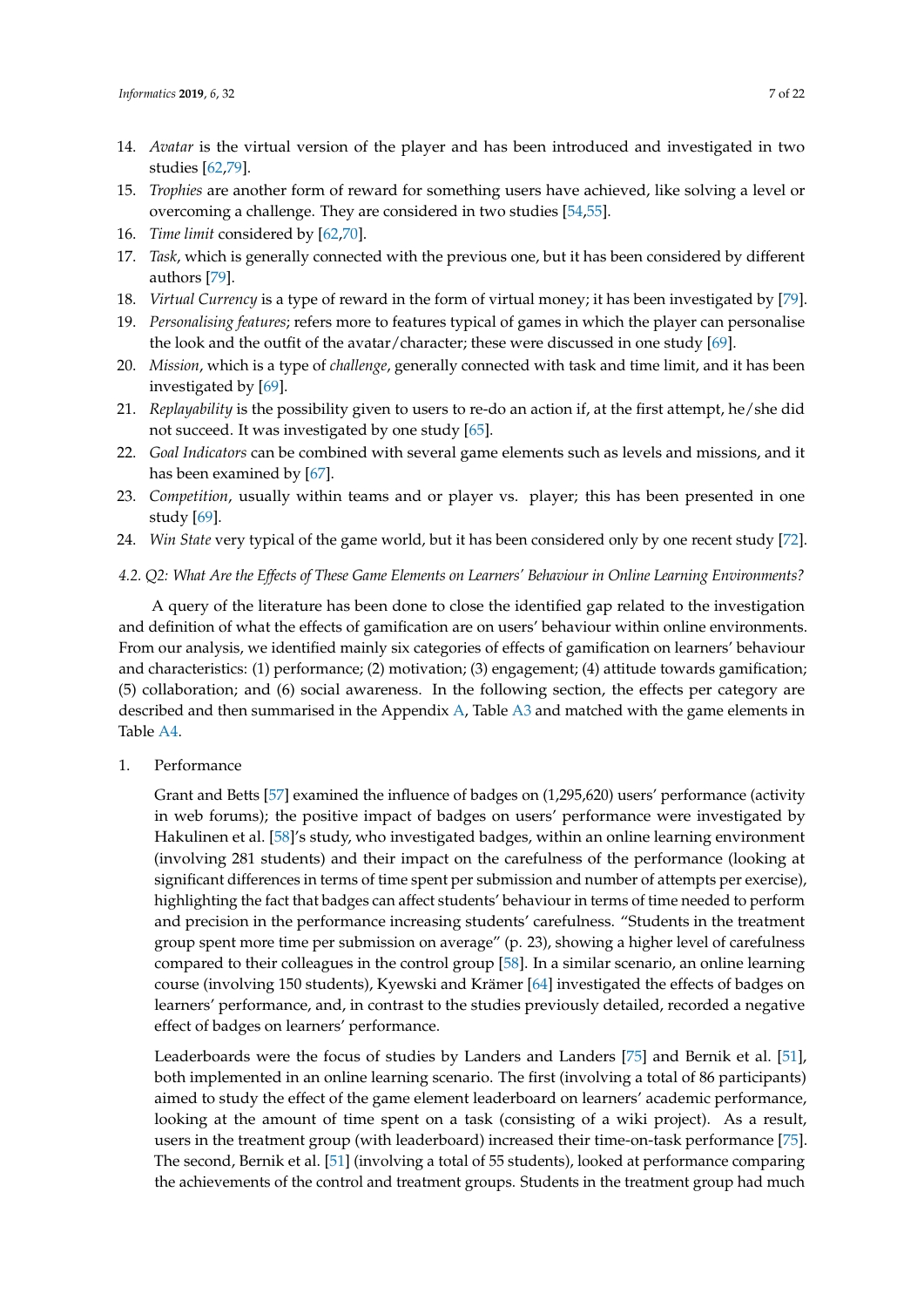better achievements, when comparing the average results in the post-tests performed by the two groups [\[51\]](#page-19-6).

The single game element narrative was studied by Armstrong and Landers [\[78\]](#page-20-13), who tested how users would perform and react to gamified training, finding that participants in the gamified condition reacted better to the training than their colleagues in the control (non-gamified) condition [\[78\]](#page-20-13).

Several studies have investigated the effects of gamification on users' performance by combining different game elements. Four game elements: challenges, leaderboards, trophies and medals were implemented by Domínguez et al. [\[55\]](#page-19-7) within an e-learning platform. To study the effects of their plugin on students' learning performance, they compared the scores achieved in several activities by participants in both control (non-gamified) and treatment (gamified) groups. The data analysis showed that students in the treatment group performed better than those in the control group in the initial activity, and in the majority of the assignments. Negative effects of the gamification approach were instead reported for the final examination, where students in the treatment group registered a significantly lower score [\[55\]](#page-19-7). Tsay et al. [\[70\]](#page-20-3) also opted for four game elements: immediate feedback; badges; leaderboard and time limits. By comparing the scores of the two groups (control-non-gamified and treatment-gamified), the authors highlighted that students in the gamified condition performed better (higher score) than their colleagues in the control group. Finding that their performance was mediated by their level of engagement, the students in the gamified condition were more engaged and therefore had better performance compared to their colleagues in the control condition [\[70\]](#page-20-3).

The study of De-Marcos et al. [\[79\]](#page-20-14) aimed to determine which of these five different conditions: plain, educational game, gamification, social networking and social, was the most effective on learning performance (75 undergraduate students were involved). Participants, distributed into the different conditions, were asked to perform five different tests (word processing, spreadsheets, presentation, databases and final examination). In the comparative analysis, it was demonstrated that all the experimental conditions outperformed the control group in three of these tests (word processing, spreadsheets and presentation). The authors concluded that gamification impacts on learning performance when it is combined with social approaches [\[79\]](#page-20-14). Similar conclusions were drawn by Krause et al. [\[62\]](#page-20-1), who showed that social gamification increases learning success (see details of this study in the engagement section).

Long and Aleven [\[65\]](#page-20-15) studied the effect of a gamified Intelligent Tutoring System (ITS) on students' learning and enjoyment (involving 267 students). The game elements selected were: rewards (Rwd) for good performance; and replay (RePl), the chance to complete a task again (in this case a problem already solved). The four different conditions were analysed combining the two game elements (RePl + Rwd; No-RePl + Rwd; RePl + No-Rwd; No-RePl + No-Rwd) and the most effective combination for students' learning was replay without rewards (RePl + No-Rwd) [\[65\]](#page-20-15). Students under the condition with both replay and rewards activated, performed significantly worse than their colleagues exposed to the other three conditions of the study. No significant effects were found when comparing the two groups in terms of enjoyment [\[65\]](#page-20-15).

Two studies recorded the effects of gamification on performance in terms of goal commitments. The first by Landers et al. [\[74\]](#page-20-17) reported on a quasi-experiment (involving 339 university students), to better understand how leaderboards can enhance user performance and influence goal commitment, or vice versa [\[74\]](#page-20-17). Participants were randomly assigned to one of five conditions (do-your-best, easy goal, difficult goal, impossible goal and leaderboard). With their study, Landers et al. [\[74\]](#page-20-17) demonstrated that the leaderboard condition was the most influential and that the goal-setting theory is suitable to understand and explain leaderboard effects on users' performance: "commitment moderates the success of leaderboards as goal-setting theory would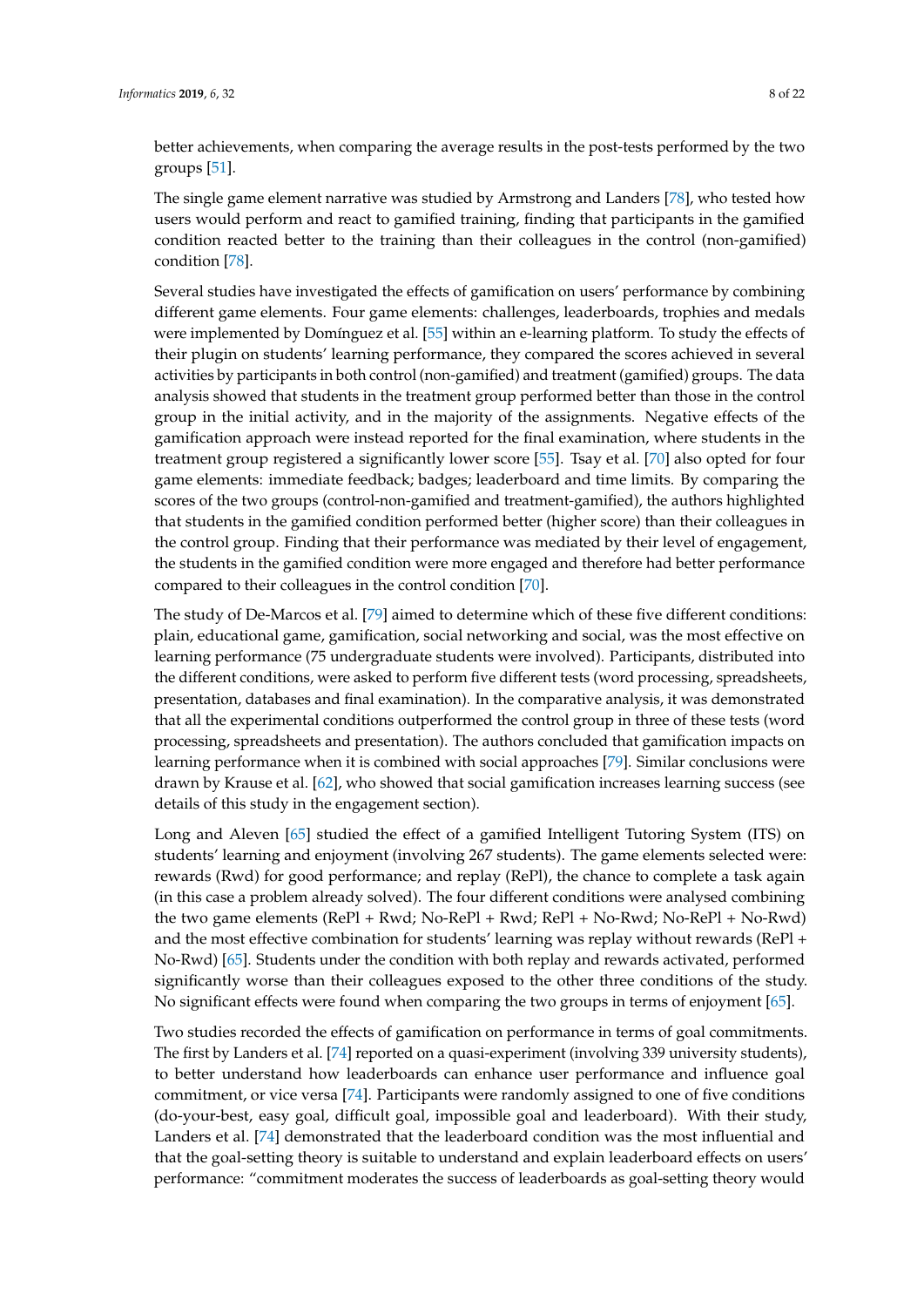predict" ([\[74\]](#page-20-17), p. 5). In accordance with the goal-setting theory [\[80\]](#page-20-18), goal commitment and performance are directly related to each other, "goals are only effective if people are committed to them, and performance is maximised when individuals are committed to difficult, specific goals" ([\[74\]](#page-20-17), p. 5). The results showed that users in the leaderboard condition performed better than those in the other conditions. Participants in the leaderboard condition were "likely to target the top or near-top goals presented on that leaderboard, even without specific instructions to target those goals" ([\[74\]](#page-20-17), p. 6). The second study, conducted by Hakulinen and Auvinen [\[81\]](#page-20-19), focused more on goal orientation. The authors studied the relationship between the achievement of badges and goal orientations, they hypothesised "that students with different goal orientation profiles respond differently to badges" ([\[81\]](#page-20-19), p. 9). Their study was conducted in an online environment (involving 278 students) divided into a control (non-gamified) and a treatment (gamified) group. They "found no statistically significant differences in the behaviour of the different goal orientation groups regarding badges. However, their attitudes towards the badges varied" ([\[81\]](#page-20-19), p. 16).

## 2. Motivation

The effect of rewards in the form of badges on learner motivation was studied by Kyewski and Krämer [\[64\]](#page-20-16). They first measured the participants' level of the intrinsic motivation before the intervention. Subsequently, they checked: (1) if the intrinsic motivation level changed in relation to participants earning the badge; (2) if the level of intrinsic motivation changed compared to the beginning (higher intrinsic motivation for those who had a low level at the beginning and vice-versa, lower for those who declared a high level of intrinsic motivation). No effects of badges were found on students' intrinsic motivation. These results contradicted a study conducted in similar conditions (participants from the university level, working in an online learning environment) by Hakulinen et al. [\[58\]](#page-19-8), reporting that the majority of participants declared being motivated by badges and concluding that "achievement badges seem to be a promising method to motivate students" ([\[58\]](#page-19-8), p. 18). The positive effect of badges on learners' motivation was confirmed by Gooch et al. [\[56\]](#page-19-15), who conducted their study in Moodle but with a small group of children with a learning disability (dyslexia). Based on their findings, badges significantly improved students' motivation [\[56\]](#page-19-15).

Dyslexic students (40 were involved) were also the target audience of Saputra [\[67\]](#page-20-10)'s study, who adopted the following game elements: narrative, goal indicators, levels, scores, feedback and badges, highlighting that these game elements produce positive effects on students' engagement, enjoyment and motivation in the short term. A longitudinal study instead was conducted by Hanus and Fox [\[60\]](#page-19-9) to assess the effects of badges and leaderboards on students' motivation, as well as on social comparison, effort, satisfaction, learner empowerment, and academic performance. Two classes (gamified and not-gamified) were set up and the results showed that, over time, students in the gamified course presented less motivation, satisfaction and empowerment compared to those involved in the non-gamified class [\[60\]](#page-19-9).

The study of Utomo and Santoso [\[71\]](#page-20-0) was implemented in an online learning environment to test the effects of a 'pedagogical agent' on students' motivation and behaviour towards learning. The agent activity was enhanced with the adaptation of some game elements, such as progress bar, badges, scores and feedback. Based on students' evaluation, the authors concluded that personalised feedback in real time boosted learners' motivation "toward active learning behaviour" ([\[71\]](#page-20-0), p. 7). Badges, as well as points and leaderboards, were used also by Huang and Hew [\[59\]](#page-19-12), who gamified an SPSS (Statistical Package for Social Sciences) course in 'Moodle', showing that badges and leaderboards motivated most of the learners. Points engaged students and stimulated them to undertake challenging tasks and extracurricular learning, while "learners in the control group did not attempt any challenge"  $[59]$ . The same game elements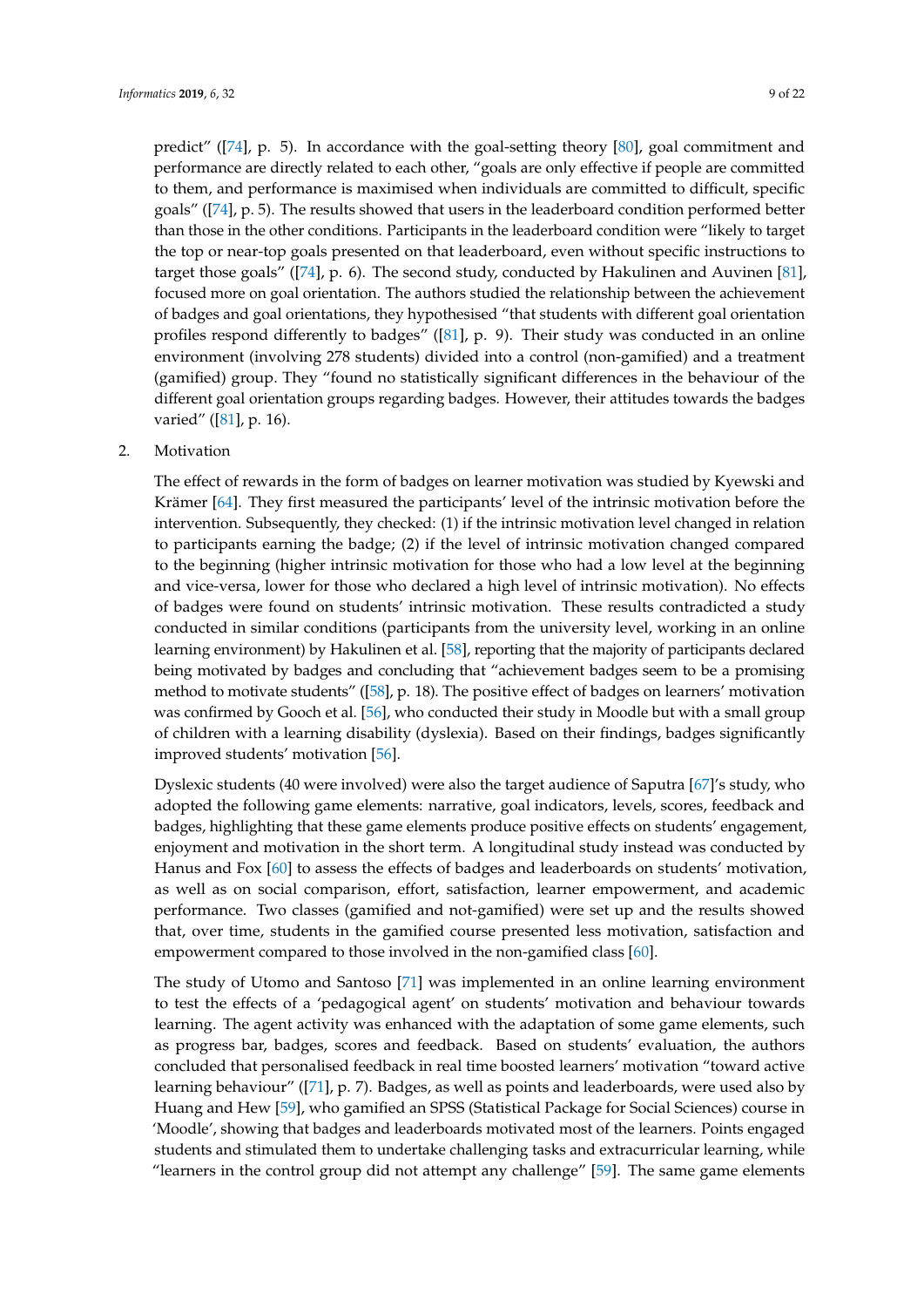were implemented in LOPUPA (Learning On Projects of United Promotion for Academia), a gamified platform proposed by Kuo and Chuang [\[63\]](#page-20-2) implemented with the purpose of engaging and motivating online academic dissemination. Based on the data collected via the platform (as well as google analytics), and the feedback given by participants by filling in a questionnaire, the authors showed increased engagement and motivation of the participants that used the platform [\[63\]](#page-20-2). Similar conclusions were reached by Domínguez et al. [\[55\]](#page-19-7) who, in their study, also investigated the effect of their gamification design, described above, on students' motivation, stating that "gamification in e-learning platforms seems to have the potential to increase student motivation, but it is not trivial to achieve that effect, and a big effort is required in the design and implementation of the experience for it to be fully motivating for participants" (p. 391).

## 3. *Engagement*

Kyewski and Krämer [\[64\]](#page-20-16) found that earning badges in an online learning environment did not increase students' level of activity, which was used as a measure of engagement. Furthermore, data "revealed that students in the no-badge condition who did not earn badges were even more active than students in the gamification conditions" ( $[64]$ , p. 32). This contradicts previous research findings, such as those reported by Sitra et al. [\[68\]](#page-20-12), suggesting positive effects of badges on students' engagement, even though they tested it within a different population (small number of students with special needs), using an LMS system-Moodle similar to Kyewski and Krämer [\[64\]](#page-20-16). Badges as well as narrative, score/ranking, levels, and quests are covered in the study of [\[69\]](#page-20-9). They aimed at investigating whether these game elements affect learners' motivation and engagement on a peer assessment platform. By comparing the results of control and treatment groups, they found that the number of elaborated essays as well as the number of corrected essays were higher for participants in the treatment group. Therefore, the data indicated that gamification stimulated students to use the platform more, thus enhancing engagement [\[69\]](#page-20-9).

The following three studies underlined how the 'social factor' is important for engaging students. Firstly, Krause et al. [\[62\]](#page-20-1) set up three conditions in 'Moodle' (plain–no game elements, game–with game elements, social-with social game elements). In particular, the game condition consisted of implementing, in an online environment (Moodle), game elements such as: avatars, badges, points, leaderboards and time limits. The social-game condition included all the game elements listed above and in addition integrated social game elements encouraging competition among students, also in remote mode, via pre-recorded actions, mainly by using the leaderboard and mechanism of social comparison. The purpose was to understand the differences (if any) between gamification and social gamification on students' retention and learning success. The data showed that learners in the social game condition were more engaged compared with their colleagues in the plain condition, and the social game elements enhanced gamification effects on retention and success [\[62\]](#page-20-1). Secondly, De-Marcos et al. [\[54\]](#page-19-13) set up a quasi-experimental design with five conditions (control group, non-gamified, gamified, social non-use, social use) with the purpose of understanding the effects of 'social networking' and 'gamification' on students' academic achievement, engagement and attitude in an undergraduate course [\[54\]](#page-19-13). The game elements implemented were: badges, challenges, leaderboards, levels, trophies and forum. The data revealed that both gamification and social networking were perceived positively by students, therefore an improvement of participants' attitude towards these approaches was recorded, while no significant statistical differences were found in students' academic achievements or engagement [\[54\]](#page-19-13). Thirdly, Mazarakis [\[77\]](#page-20-11) conducted a study on using feedback mechanisms, testing four types of feedback to increase user engagement, i.e., participation in the course wiki: (1) gratitude feedback: this expressed thankfulness without giving any further information to the users, (2) historical: this gave information about users' activities and contributions, (3) 'relative ranking': showing relative user rank, and (4) 'social ranking feedback': this aimed at providing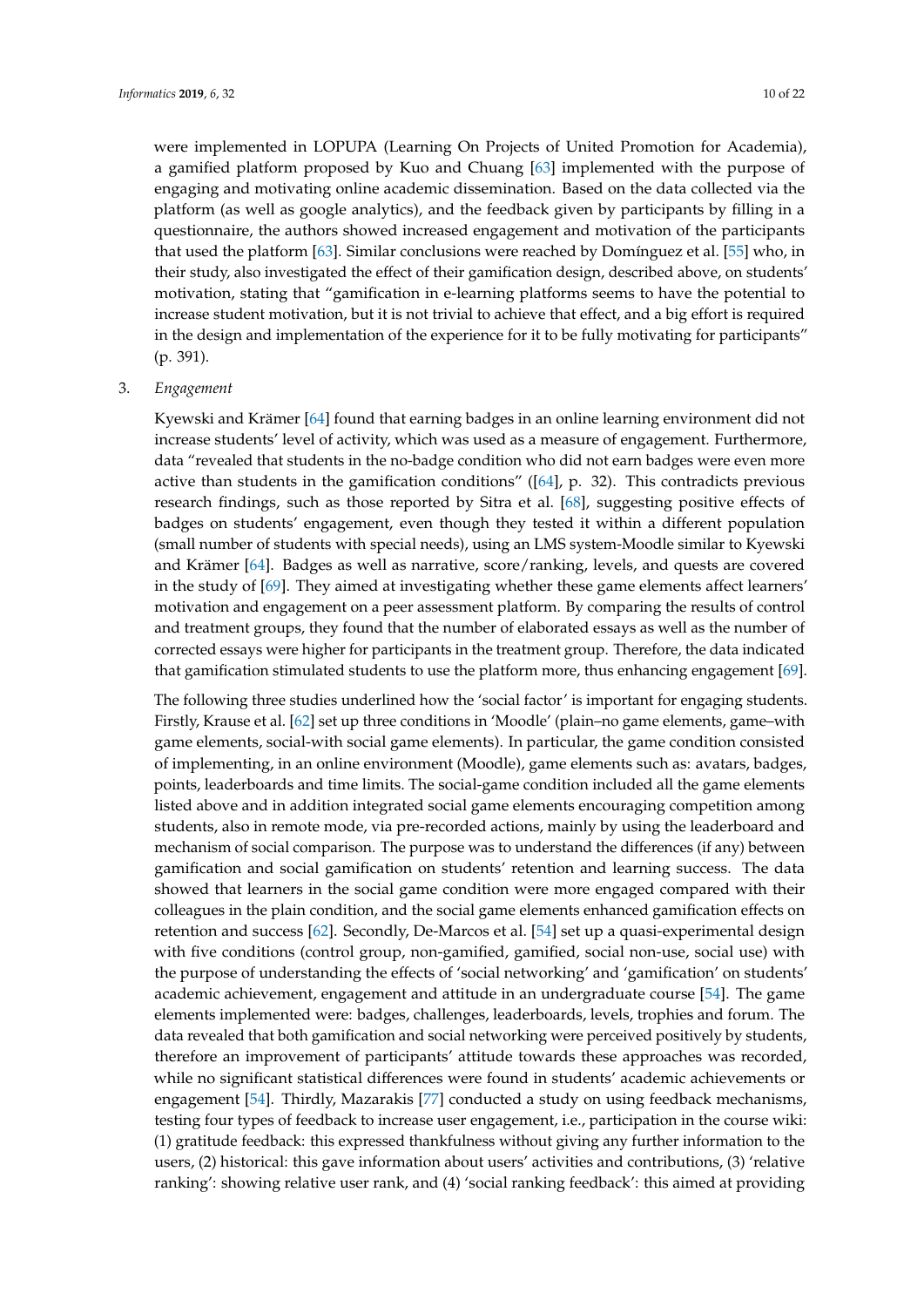information about the points and activated competition via ranking comparison. The results showed that providing feedback mechanisms can enhance participation. Among the feedback mechanisms tested, the one enabling social comparison (called 'social ranking feedback') was the most effective feedback [\[77\]](#page-20-11). More focused on the attitude towards gamification is the study of Aldemir et al. [\[72\]](#page-20-4), included in this dimension because it deals also with the aim of increasing students' perception of others within an online educational scenario. The study investigated in particular the participants' attitude towards leaderboards, challenges, narratives, teams, badges (and rewards in general) win-states, points, and 'constraints', providing generally positive results and "insights about game elements integrated into a gamified course in both online and face-to-face sessions" ([\[72\]](#page-20-4), p. 251).

## 4. *Attitude towards gamification*

The following authors: Bernik et al. [\[51\]](#page-19-6), Hakulinen et al. [\[58\]](#page-19-8), Aldemir et al. [\[72\]](#page-20-4), whose work is already presented above, have also all studied the effects of their gamification designs on the attitude towards gamification, reporting all positive responses of the participants in this matter. In the same line is the study of [\[54\]](#page-19-13), who in an online learning scenario set up a quasi-experiment with the purpose of studying the effect of social networking and gamification on student academic achievement, participation and attitude towards gamification. The participants were split into three conditions: gamification (114); social network (185) and control (75). In the gamified condition, the following game elements were displayed: badges, challenges, leaderboards, forum, levels and trophies. A survey was completed by both the experimental groups to assess learners' attitudes towards gamification and social networks. The results showed a positive effect on users' attitude towards gamification; no significant effects were found on performance improvement and neither on written examinations. Regarding academic achievement, it was better for the social network participants [\[54\]](#page-19-13).

5. *Collaboration*

Knutas et al. [\[61\]](#page-20-7) studied the effects of a gamified online discussion system on users' collaborative behaviour and communication (involving 249 students). The system was used during an existing university course 'introduction to programming' for fourteen weeks. The major aim of the gamified online discussion system was to facilitate contributions for effective discussions. Therefore, to enhance peers' contribution and communication, users were enabled to 'like' or 'unlike' the comments of their peers. In addition, a reward feedback system was implemented for the users who were contributing. To determine the effects of the described gamified online discussion system on users' collaborative behaviour and communication, several tools were used, such as surveys, interviews and Social Network Analysis (SNA). From the data analysis, it was possible to conclude that the gamified online discussion system increased student collaboration and course communication efficiency by reducing response time to students' questions. In particular, the survey showed that skilled students liked the gamification features (consisting of the discussion system and rewards) and Knutas et al. [\[61\]](#page-20-7) concluded that the game elements stimulated users to contribute more by giving more answers and proposing more questions. Part of this dimension is also in the Aldemir et al. [\[72\]](#page-20-4) study, described above, who point out that, in using the team game element, the balance of "the team skills" is important, enabling the right level of competition and collaboration within the team.

6. *Social awareness*

Two studies were dedicated to the "social awareness" that gamification can generate: Aldemir et al. [\[72\]](#page-20-4), Christy and Fox [\[73\]](#page-20-20). In particular, [\[73\]](#page-20-20) set up a study on leaderboards, aimed at investigating whether interaction with a leaderboard (with male vs. female leaders) produced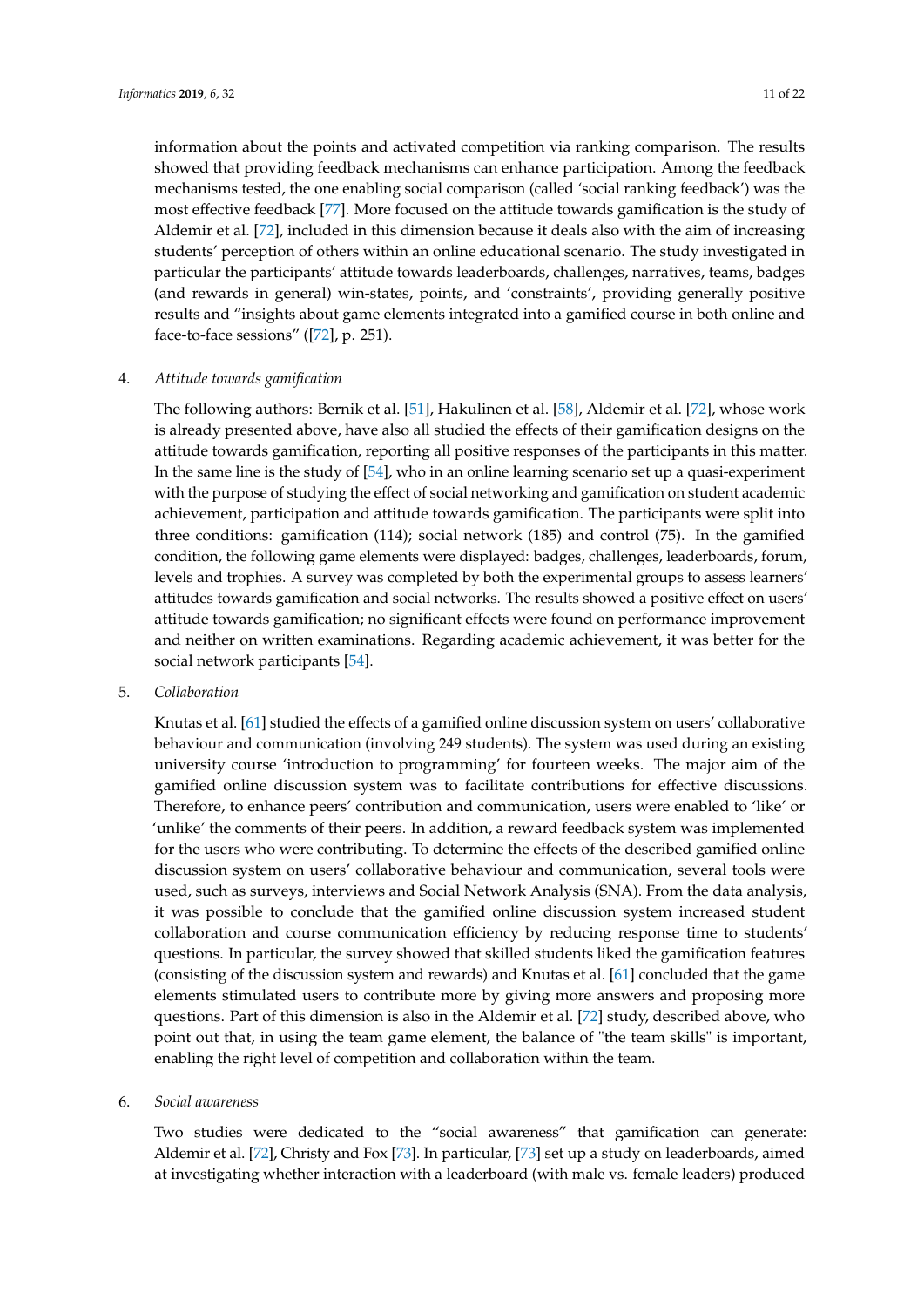effects in the social comparison condition or led to stereotype threats and effects on academic performance. Their data showed that "leaderboards appear to have inspired social comparison processes" (p. 74) more than 'stereotype threats' [\[73\]](#page-20-20). The second study by [\[72\]](#page-20-4) adopted "teams", another game element that can enable participants, in an online learning course, to be aware of the others and thus facilitate community building. Using the authors' words: "Community-building process is affected by the interaction and relationship between teammates, implying that good communication facilitates community building. Another implication is that, the fewer people in a team, the easier it is to communicate; therefore, the teams should be small community building" ([\[72\]](#page-20-4), p. 250). Based on the qualitative data collected by Aldemir et al. [\[72\]](#page-20-4), participants reacted positively to this game element, with positive effects on learning achievement.

Several studies have analysed moderating factors of gamification effects, specifically considering gender, personality and lifestyle (work) of the participants. Pedro et al. [\[66\]](#page-20-8); Tsay et al. [\[70\]](#page-20-3); and Codish and Ravid [\[52\]](#page-19-10) studied respectively whether gamification had different effects on female and male students; on participants with different lifestyles (part-time or full-time job); and on extroverts vs. introverts. It turned out that, according to Pedro et al. [\[66\]](#page-20-8), males are more influenced by gamification (in particular by eternal rewards, such as: points, badges, feedback, scores and challenges) compared to females. However, the situation changes if the population works part-time, indeed according to the results of Tsay et al. [\[70\]](#page-20-3): "The gamified course [. . . ] was particularly beneficial to learners who were working part-time and female students" ([\[70\]](#page-20-3), p. 32), while, according to Codish and Ravid [\[52\]](#page-19-10), extroverts connect playfulness with badges, rewards and points while introverts tend to prefer an offline leaderboard.

## **5. Discussion**

In this systematic literature review, we have investigated and reported on the effects that gamification can generate on human behaviour, within MOOCs and online learning environments. Three research questions have been addressed.

Q1 relates to game elements used most in online learning environments, which are, in order of frequency of usage: badges/rewards (most used); leaderboards and points/score/ranking. Addressing Q2, we clustered the effects of these game elements in six dimensions: performance, motivation, engagement, attitude towards gamification, collaboration and communication, and social awareness. We highlighted the application scenarios and characteristics of each study by underlining what type of effects a specific game element or combination could generate on users.

Both the game elements examined in the studies included in this systematic literature review and their effects have been matched and are presented in the Appendix [A,](#page-14-0) Table [A4.](#page-16-0) By correlating the game elements most used in online learning and the effects they generate on learners, it is possible to notice the following:

- Effects of *badges/rewards* are observed on motivation, attitude toward gamification use, and performance in terms of time management, engagement, emotional states, and enjoyment. Effects of badges may vary according to gender and personality, and, if perceived as controlling and restrictive, they may negatively affect motivation and engagement. They can be used to set clear goals or to stimulate social comparison, both variables that have a positive effect on performance (in the training field, specifically).
- Effects of *leaderboards* have been found on attitude toward gamification use, learning performance, performance in general, engagement, enjoyment, and goal commitment, by engaging students in difficult tasks. Effects generated by leaderboards vary according to personality. Just like badges, leaderboards can enable social comparison that can positively influence performance. More specifically, the game element leaderboards provides information about points, scored by users, which activates social comparison and competition among them and achieve, as effects, higher participation and engagement, in particular at the cognitive level [\[77\]](#page-20-11).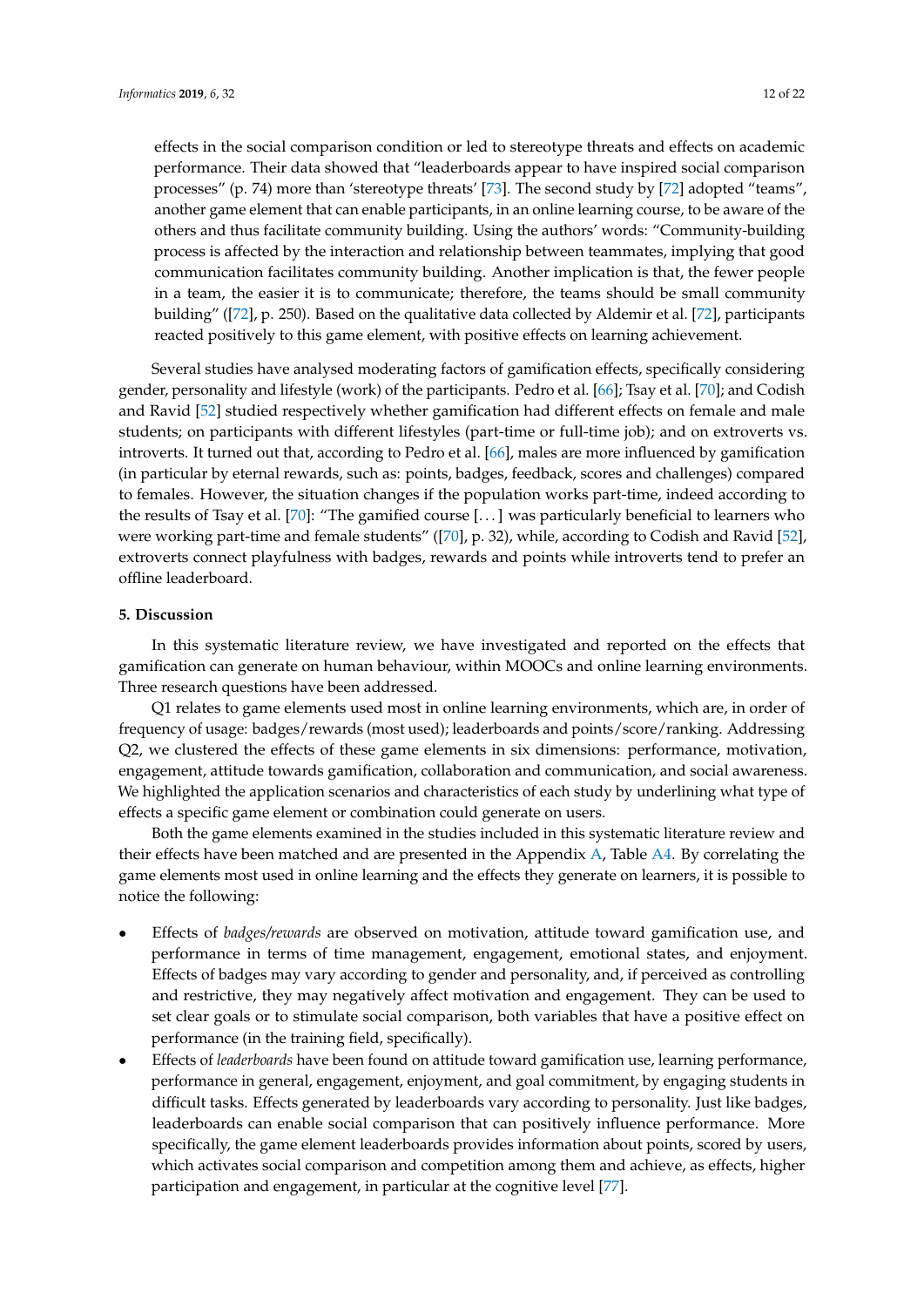• Effects of *point/score/ranking* have been reported related to motivation, attitude toward gamification use, learning performance, performance in general, engagement, enjoyment and emotional states. Effects of point/score/ranking may vary according to personality and gender. They can foster social comparison and thus also influence performance. Furthermore, the game element points/scores/ranking enhanced the level of users' engagement so much that they were stimulated to undertake challenging tasks and target "top or near-top goals" in terms of difficulties [\[74\]](#page-20-17).

In relation to the lessons learnt from the application of gamification to online leaning environments, transferrable to MOOCs and, therefore, Q3, the following considerations are made. First, the gamification of online learning environment design addresses similar problems that MOOCs have: motivation, performance, and engagement. Second, from the studies found, it is possible to highlight the multidisciplinary character of gamification and its design. The third and most important lesson learnt is that each game element "should be carefully chosen [...] to avoid gamification from being just unnecessary eye candy" ([\[81\]](#page-20-19), p. 28). As in the MOOCs, field external rewards are largely used in online learning. While, on one side, they are easy to be implemented, it is important to keep in mind that their meaning and purpose can be easily misunderstood by the receivers Kyewski and Krämer [\[64\]](#page-20-16). Hanus and Fox [\[60\]](#page-19-9) explained that, when an audience is already motivated, the reward strategy might be perceived negatively, "interpreted as controlling, causing students to feel less confident, to be less satisfied with the course, and to have less motivation to engage with the material" ([\[60\]](#page-19-9), p. 159). This result is in line with the Cognitive Evaluation Theory (CET) [\[82\]](#page-20-21), which predicts that external events can harm intrinsic motivation "based on whether individuals process those events as informational or controlling" ([\[60\]](#page-19-9), p. 153). Therefore, if a reward, such as a badge, is used as mere 'candy for the eyes', then gamification could be far from beneficial.

Summing up, the following factors need to be considered in designing gamification for MOOCs: A first "vital aspect of gamification design is the context of application" ([\[83\]](#page-21-0), p. 3). In the framework of this study, the application scenario is MOOCs. MOOCs can appear in several formats, but they all have a common denominator: a massive audience, which implies an enormous differentiation in users' culture, age, prior knowledge, background, languages, intentions, etc., all factors that need to be taken into consideration in designing an intervention within such an environment. The second factor is the problem, which determines the aim of the intervention: it can differ from case to case (and can be, for instance, related to lack of personalisation, of engagement, high user dropout rate, etc.). The third factor is the selection and the design of the most appropriate game elements in accordance with the problem to be addressed and the desired effect/s. In this case, the definition of a theoretical framework that supports the design of your game elements, as well as your approach will be of added value.

MOOCs are online learning scenarios, with their own peculiarities. These are due essentially to the massive audience and the technology used (platform) and its *openness*, implying with openness the degree of manoeuvre that designers and developers have in directly intervening on the platform, which is a factor that can drastically impact on the gamification design choices, the effectiveness of the implementation and the intervention in an MOOC scenario.

Last but not least, it is important to also consider the evaluation phase when designing the gamification of MOOCs (or other application scenarios). By conducting rigorous research in the field of gamification applied to online learning environments, the awareness about its potential and limits can be increased and the field can grow further.

## **6. Future Work**

This systematic literature review had the general purpose of contributing to the field by increasing awareness about the empirically tested effects of gamification on human behaviour in online learning environments. To raise this awareness, the state-of-the-art in the 'Gamification of MOOCs' has been presented. Subsequently, the game elements most used in online learning scenarios (Q1) have been identified, and their effects on users' behaviours (Q2). Then, the lesson learnt from online learning has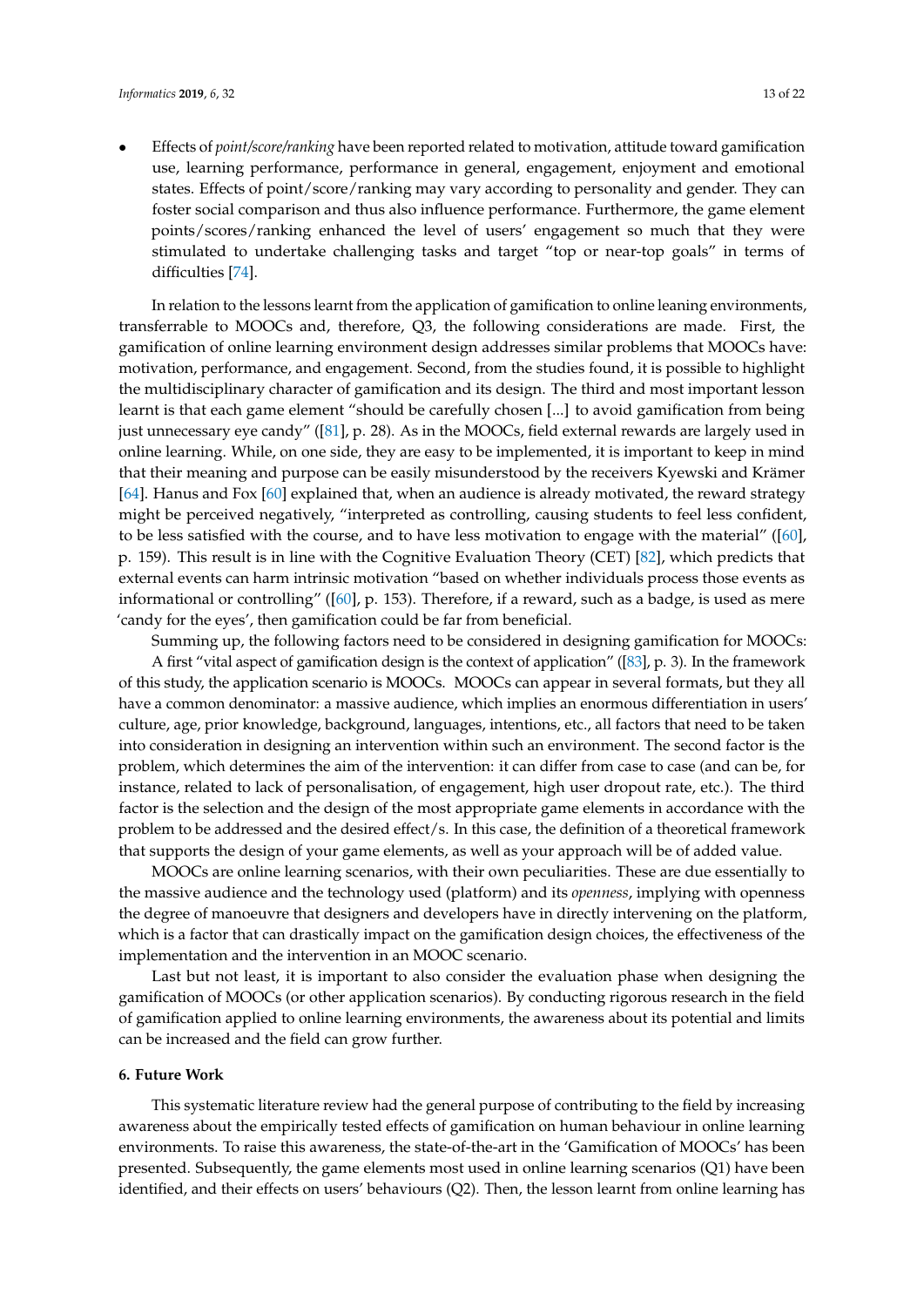been transferred to MOOCs and the steps needed to design gamification of MOOCs have been drawn up (Q3).

Our conclusion and analysis is in line with Nacke and Deterding [\[83\]](#page-21-0), who underline that "gamification research is maturing ([\[83\]](#page-21-0), p. 4), and there have been steps forward aiming at understanding the effects of gamification; however, "many studies are still to some extent comparing apples with oranges, testing different implementations of design elements with different effect measures" (p. 3). In relation to the design of gamification, other game design elements are introduced but still PBL (points badges and leaderboards) remain the favourite.

In our future work, we aim to conduct rigorous research with the aim of, from one side, contributing to the field with a framework on how to design proper gamification Antonaci et al. [\[42\]](#page-19-16) and, from the other, on how to study the effects of our design on human behaviour, contributing to the growth of the field with empirical data and studies. Furthermore, we aim in future work to demonstrate that gamification can be applied in a more sophisticated way than just PBL, a gamified way that can be easily confused with a simple 'candy for the eyes', and an external reward system that does not consider the variegated characteristics that an MOOC audience can have. More specifically, in our future studies, we aim to design an intervention, using gamification to tackle the problems we have identified in MOOCs (lack of engagement and goal achievement of MOOC users). From the literature, we could deduce that, to enhance engagement within an online learning scenario, the 'social aspect' plays a strategic role. In a recent study, Tseng et al. [\[84\]](#page-21-1) analysed the *social presence* in games and the factors that make game communities powerful. In addition, they also underlined the factors that retain players in a specific group or 'guilds', which are: firstly, *sense of community* (membership, sense of belonging) that positively impacts retention and 'relation switching cost' [\[84\]](#page-21-1); secondly, *interdependence* that can be described as the "degree to which members in a community rely on each other to make decisions and take actions" ([\[84\]](#page-21-1), p. 603). Hence, as future work, to address the lack of engagement of MOOC users, we aim to identify game elements that can generate a sense of community and interdependence. Our hypothesis is: *if MOOC users generate a sense of community, then their level of engagement and retention will increase*.

As far as the enhancement of MOOC users' goal achievement via gamification is concerned, in previous studies, we have identified the Implementation Intention theory by Gollwitzer [\[85\]](#page-21-2) as promising for designing our game element/s. This theory shows that, if a person makes a precise plan (detailing the *when*, *what* and *how* of reaching her/his own goal), taking also into account what to do if an inconvenience occurs, the chance of reaching her/his goal/s will be higher compared with people that only have an intention [\[86\]](#page-21-3). Our hypothesis is *if MOOC users have the chance to make a plan, according to the implementation intention theory, then their goal achievement will be higher compared with users that do not make a plan*. Considering that, in this study, none of the studied game elements enable MOOC users to develop a sense of community or implement an intention, we will expand our analysis looking at game elements collections such as Björk and Holopainen [\[76\]](#page-20-6) and type of games such as Massive Multiplayer Online Role Playing Games (MMORPGs) that might match our needs. Once identified, we will validate the game element selection involving experts from the fields of game design, pedagogy and instructional design. In the end, an experimental study will be set up based on our hypothesis to test, analyse and validate the empirical effects of all our selected game elements on engagement (sense of community) and goal achievement of our MOOC learners.

#### **7. Limitations of This Study**

Several shortcomings can be identified with two major limitations: firstly, the fact that a very limited number of studies were available in the literature with a specific focus on gamification of MOOCs. Secondly, to map the effect of a specific game element in a certain scenario, a meta-analytic approach would have been more suitable. However, due to the diversity in the studies, the sample and the methodologies applied, it was not possible to conduct a meta-analysis that could determine more precisely the effects of each game element in an online scenario.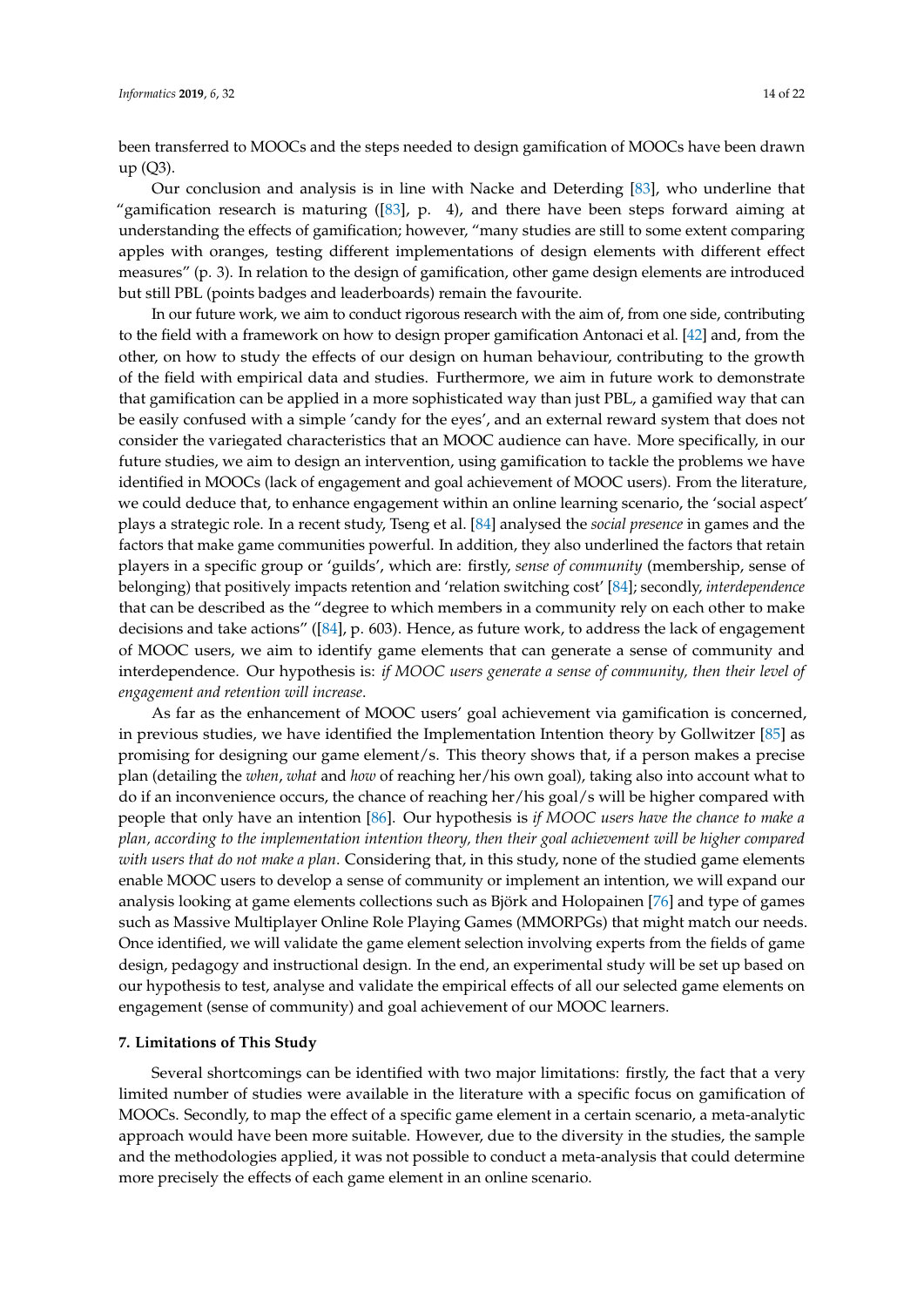**Author Contributions:** Conceptualization, A.A., R.K. and M.S.; the methodology used was agreed upon by the three authors; formal analysis, resources, investigation, data curation and writing—original draft preparation, A.A.; writing—review and editing, R.K. and M.S.; visualization and validation, A.A.; supervision, R.K. and M.S. For term explanation, check [http://img.mdpi.org/data/contributor-role-instruction.pdf.](http://img.mdpi.org/data/contributor-role-instruction.pdf)

**Funding:** This research received no external funding.

**Acknowledgments:** This research has been conducted in the framework of a PhD study, partially founded by Erasmus+ projects.

**Conflicts of Interest:** The authors declare no conflict of interest. The funders had no role in the design of the study; in the collection, analyses, or interpretation of data; in the writing of the manuscript, or in the decision to publish the results.

#### **Abbreviations**

The following abbreviations are used in this manuscript:

| MOOCs   | Massive Open Online Courses                   |
|---------|-----------------------------------------------|
| MMORPGs | Massive Multiplayer Online Role Playing Games |
| О       | <b>Research Ouestion</b>                      |
| MMOGs   | Massive Multiplayer Online Games              |

## <span id="page-14-1"></span><span id="page-14-0"></span>**Appendix A**

**Table A1.** Methods used in the studies included in this systematic literature review, with details about sample and environment gamified.

| Study                             | Method                                          | Sample                | Environment           |
|-----------------------------------|-------------------------------------------------|-----------------------|-----------------------|
| Bernik et al. [51]                | Pre-post survey                                 | $55(28+27)$           | e-learning            |
| De-Marcos et al. [53]             | Experimental                                    | 75                    | e-learning            |
| De-Marcos et al. [54]             | Quasi-exp                                       | $318(62 + 111 + 146)$ | e-learning            |
| Domínguez et al. [55]             | Quasi-exp                                       | $173(62 + 111)$       | e-learning            |
| Borras-Gene et al. [47]           | Mixed Methods                                   | 3866                  | MiriadaX              |
| Gooch et al. [56]                 | Pre-post tests                                  | $22(10+10+2)$         | ClassDojo             |
| Armstrong and Landers [78]        | Experimental (two courses compared)             | 273                   | e-learning            |
| Hakulinen et al. [58]             | Experimental                                    | 281                   | online learning       |
| Christy and Fox [73]              | Experimental                                    | 76                    | online                |
| Aldemir et al. [72]               | Empirical (observation, interviews, documents)  | 118                   | e-learning            |
| Huang and Hew [59]                | Quasi-exp                                       | $40(21+19)$           | online learning       |
| Knutas et al. [61]                | Empirical (SNA, survey, interviews)             | 249                   | online learning       |
| Krause et al. [62]                | Experimental                                    | $206(71+67+68)$       | Moodle                |
| Kuo and Chuang [63]               | Empirical (surveys, web analytics)              | 73                    | <b>LOPUPA</b>         |
| Kyewski and Krämer [64]           | Experimental                                    | 126                   | Moodle                |
| Long and Aleven [65]              | Experimental                                    | 190                   | online learning       |
| Utomo and Santoso <sup>[71]</sup> | Empirical (questionnaire and focus groups)      | 31                    | Moodle                |
| Tsay et al. $[70]$                | Empirical (two versions of the course compared) | 136                   | Moodle                |
| Pedro et al. [66]                 | Empirical (questionnaire)                       | 16                    | E-Game                |
| Saputra [67]                      | Empirical (observation and questionnaire)       | 40                    | e-learning            |
| Sitra et al. [68]                 | Case Study                                      | 5                     | Moodle                |
| Tenorio et al. [69]               | Experimental                                    | 32                    | MeuTutor              |
| Mazarakis [77]                    | Experimental                                    | 436                   | online learning       |
| Landers et al. [74]               | Experimental                                    | 240                   | online learning       |
| Landers and Landers [75]          | Experimental                                    | 109                   | online learning       |
| Codish and Ravid [52]             | Empirical (questionnaire)                       | $102(58+44)$          | online learning       |
| Grant and Betts [57]              | Experimental                                    | 1,295,620             | <b>Stack Overflow</b> |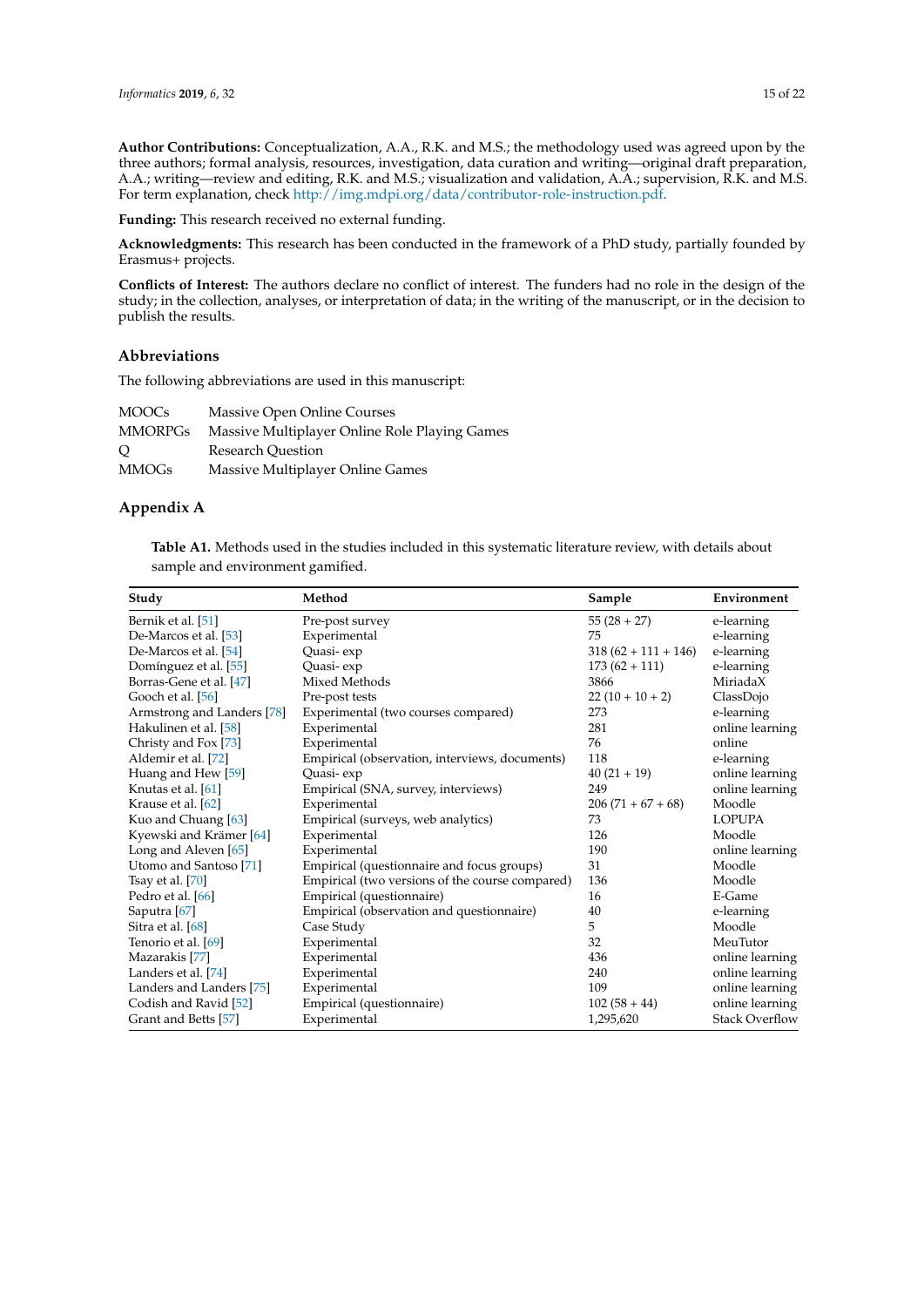| <b>Game Elements</b>          | <b>No. of Studies</b> | <b>References</b>                         |
|-------------------------------|-----------------------|-------------------------------------------|
| Badges/Rewards                | 22                    | $[47, 51 - 71]$                           |
| Leaderboard                   | 15                    | $[51 - 55, 58 - 60, 62, 63, 70, 72 - 75]$ |
| Points/Score/Ranking          | 12                    | $[52, 53, 59, 61 - 63, 66 - 69, 71, 72]$  |
| Feedback                      | 6                     | [61, 66, 67, 70, 71, 77]                  |
| Challenge                     | 5                     | $[53 - 55, 66, 72]$                       |
| Likes (social features)       | 4                     | [47, 53, 58, 61]                          |
| <b>Communication Channels</b> | 4                     | [51, 53, 54, 61]                          |
| Narrative                     | 4                     | [67, 68, 72, 78]                          |
| Levels                        | 3                     | [54, 63, 67]                              |
| Progress Bar                  | 2                     | [47, 71]                                  |
| Teams                         | $\overline{2}$        | [47, 72]                                  |
| Agent                         | $\overline{2}$        | $[71]$                                    |
| Medals                        | $\overline{c}$        | [55, 69]                                  |
| Avatar                        | $\overline{2}$        | [62, 79]                                  |
| Trophies                      | $\overline{2}$        | [54, 55]                                  |
| <b>Time Limit</b>             | $\overline{c}$        | [62, 70]                                  |
| Task                          | $\mathbf{1}$          | [79]                                      |
| Virtual Currency              | 1                     | [53]                                      |
| <b>Personalising Features</b> | 1                     | $[79]$                                    |
| <b>Missions</b>               | 1                     | [69]                                      |
| Replayability                 | 1                     | [65]                                      |
| Goal indicators               | 1                     | [67]                                      |
| Competition                   | 1                     | [69]                                      |
| Win State                     | 1                     | [72]                                      |

<span id="page-15-0"></span>**Table A2.** Map of the game elements most used in online learning environments.

**Table A3.** The users' behaviour and characteristics affected by gamification.

<span id="page-15-1"></span>

| Cluster                              | <b>Effects</b>                                                     | <b>References</b>                                                         |
|--------------------------------------|--------------------------------------------------------------------|---------------------------------------------------------------------------|
| Performance                          | Performance and time management<br>Performance and goal commitment | $[51, 53, 55, 57, 58, 62, 64, 65, 70, 75, 78, 81]$<br>[74, 75, 81]        |
| Motivation                           |                                                                    | $[47, 55, 56, 58 - 60, 63, 64, 66, 67, 69, 71]$                           |
| Engagement                           | Engagement<br>Retention<br>Enjoyment                               | $[51, 58, 59, 61, 63, 64, 68, -70, 77]$<br><b>621</b><br>[52,65,67,68,78] |
| Attitude towards gamification        |                                                                    | [47, 51, 54, 58, 72]                                                      |
| Collaboration<br>(and communication) |                                                                    | [61, 72]                                                                  |
| Social awareness                     | Community building<br>Social comparison                            | $[72]$<br>[73]                                                            |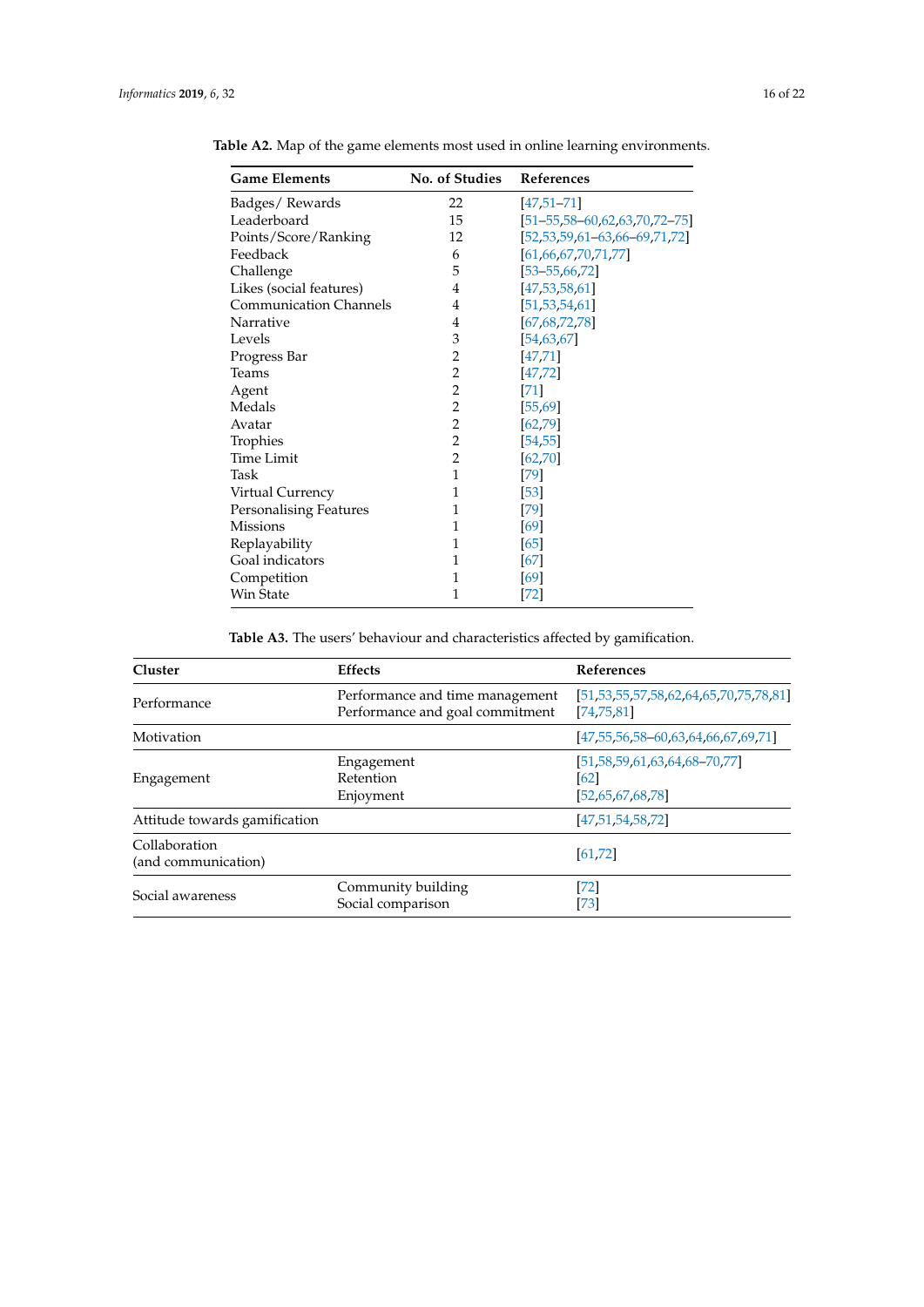<span id="page-16-0"></span>

| Areas<br>Impacted-Game<br>Elements | Engagement                                | Engagement<br>(Retention) | Enjoyment    | Performance<br>(Goal<br>Commitment) | Attitude<br>towards<br>Gamification | Motivation                              | Collaboration<br>(Communication) | Community<br><b>Building</b> | Social<br>Comparison |
|------------------------------------|-------------------------------------------|---------------------------|--------------|-------------------------------------|-------------------------------------|-----------------------------------------|----------------------------------|------------------------------|----------------------|
| <b>Badges</b>                      | [51, 58, 59, 61, 63, 64, 64,<br>$68 - 71$ | $[62]$                    | [65, 67, 68] | [51, 53, 57, 58, 62, 70]            | [47, 51, 54, 58]                    | $[47, 55, 56, 58 - 60,$<br>64,66,67,69] | [61]                             |                              |                      |
| Leaderboard                        | [59,63,70,72]                             | $[62]$                    |              | [52, 53, 62, 70, 72, 74, 75, 81]    | [51, 54]                            | [55, 59, 60]                            |                                  |                              | $[73]$               |
| Points/scores                      | [59,61,63,69,72]                          | $[62]$                    | $[68]$       | [51, 53, 62, 71, 72]                | $[51]$                              | [52, 59, 66, 67, 69]                    | [61]                             |                              |                      |
| Feedback                           | [61, 71, 77]                              |                           | $[67]$       |                                     |                                     | [66, 67, 70]                            | [61]                             |                              |                      |
| Challenges                         |                                           |                           |              | [53, 55, 66]                        | [54, 72]                            | $[55]$                                  | $[72]$                           |                              |                      |
| Likes (social features)            | [53, 61]                                  |                           |              |                                     | [47, 58]                            |                                         |                                  |                              |                      |
| Communication<br>Channels          | $[63]$                                    |                           |              | [51, 53]                            | [51, 54]                            | $[63]$                                  | $[62]$                           |                              |                      |
| Narrative                          |                                           |                           | [67, 68, 78] |                                     | $[72]$                              | $[67]$                                  |                                  |                              |                      |
| Levels                             | $[63]$                                    |                           | $[67]$       |                                     | $[54]$                              | $[67]$                                  |                                  |                              |                      |
| Progress bar                       | $[71]$                                    |                           |              |                                     |                                     |                                         | $[47]$                           |                              |                      |
| Profile Pages                      | $[51]$                                    |                           |              | [51, 53]                            |                                     |                                         |                                  |                              |                      |
| Teams                              |                                           |                           |              |                                     | $[72]$                              |                                         | $[47]$                           | $[72]$                       |                      |
| Agent                              |                                           |                           |              |                                     |                                     | $[71]$                                  |                                  |                              |                      |
| Medals                             | $[69]$                                    |                           |              |                                     |                                     | $[69]$                                  |                                  |                              |                      |
| Avatar                             |                                           | $[62]$                    |              | $[62]$                              |                                     |                                         |                                  |                              |                      |
| Trophies                           |                                           |                           |              | $[53]$                              | $[54]$                              |                                         |                                  |                              |                      |
| <b>Time Limits</b>                 |                                           | $[62]$                    |              | $[62]$                              |                                     |                                         |                                  |                              |                      |
| Task                               |                                           |                           |              | $[53]$                              | $[54]$                              |                                         |                                  |                              |                      |
| Virtual currency                   |                                           |                           |              | $[53]$                              |                                     |                                         |                                  |                              |                      |
| Personalising<br>Features          | $[53]$                                    | $[54]$                    |              |                                     |                                     |                                         |                                  |                              |                      |
| Mission                            | $[69]$                                    |                           |              |                                     |                                     | $[69]$                                  |                                  |                              |                      |
| Replayability                      |                                           |                           | $[65]$       | $[65]$                              |                                     |                                         |                                  |                              |                      |
| Goal Indicators                    |                                           |                           | $[67]$       |                                     |                                     | $[67]$                                  |                                  |                              |                      |
| Competition                        | $[69]$                                    |                           |              |                                     |                                     | $[69]$                                  |                                  |                              |                      |
| Win State                          |                                           |                           |              |                                     |                                     |                                         | $[72]$                           |                              |                      |

**Table A4.** The game elements applied in online learning and their effects matched.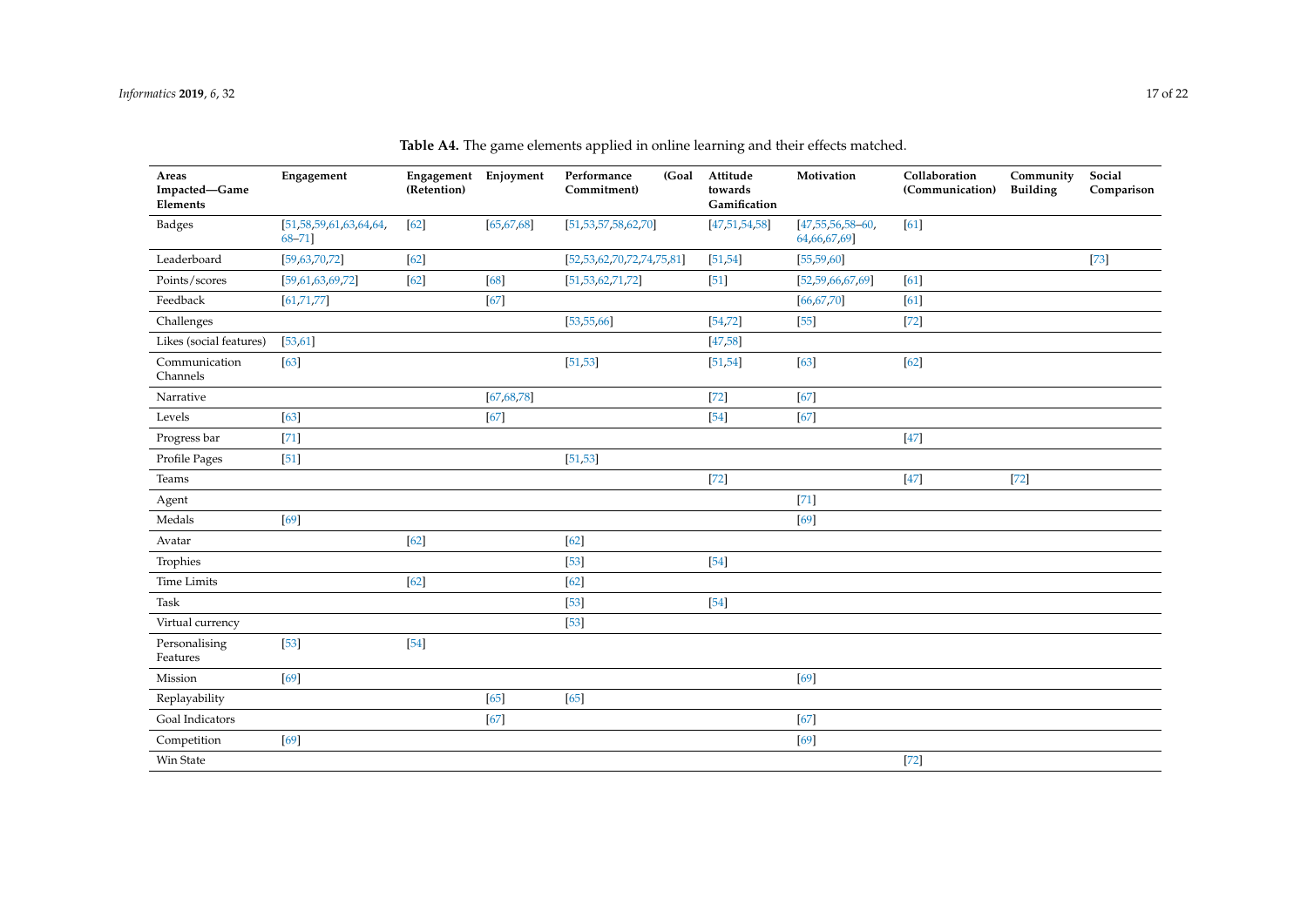## **References**

- <span id="page-17-0"></span>1. Kalz, M.; Specht, M. *If MOOCS Are the Answer, Did We Ask the Right Questions? Implications for the Design of Large-Scale Online-Courses*; Maastricht School of Management: Maastricht, The Netherlands, 2013.
- <span id="page-17-1"></span>2. Kizilcec, R.F.; Piech, C.; Schneider, E. Deconstructing disengagement: analyzing learner subpopulations in massive open online courses. In Proceedings of the Third International Conference on Learning Analytics and Knowledge, Leuven, Belgium, 8–13 April 2013.
- <span id="page-17-2"></span>3. Pappano, L. The Year of the MOOC. *The New York Times*, 14 November 2012.
- <span id="page-17-3"></span>4. Deterding, S.; Dixon, D.; Khaled, R.; Nacke, L. From game design elements to gamefulness: Defining "gamification". In Proceedings of the 15th International Academic MindTrek Conference on Envisioning Future Media Environments (MindTrek '11), Tampere, Finland, 28–30 September 2011; ACM: New York, NY, USA, 2011; pp. 9–15. [\[CrossRef\]](http://dx.doi.org/10.1145/2181037.2181040)
- <span id="page-17-4"></span>5. Reich, J.; Ruipérez-Valiente, J.A. The MOOC pivot. *Science* **2019**, *363*, 130–131. [\[CrossRef\]](http://dx.doi.org/10.1126/science.aav7958) [\[PubMed\]](http://www.ncbi.nlm.nih.gov/pubmed/30630920)
- <span id="page-17-5"></span>6. Antonaci, A.; Klemke, R.; Stracke, C.M.; Specht, M. Gamification in MOOCs to enhance users' goal achievement. In Proceedings of the 2017 IEEE Global Engineering Education Conference (EDUCON), Athens, Greece, 25–28 April 2017; pp. 1654–1662. [\[CrossRef\]](http://dx.doi.org/10.1109/EDUCON.2017.7943070)
- <span id="page-17-6"></span>7. Henderikx, M.A.; Kreijns, K.; Kalz, M. Refining success and dropout in massive open online courses based on the intention–behavior gap. *Distance Educ.* **2017**, *38*, 353–368. [\[CrossRef\]](http://dx.doi.org/10.1080/01587919.2017.1369006)
- <span id="page-17-7"></span>8. Reich, J. MOOC completion and retention in the context of student intent. *EDUCAUSE Review Online*, 8 December 2014.
- <span id="page-17-8"></span>9. Kihl, M.; Aurelius, A.; Lagerstedt, C. Analysis of World of Warcraft traffic patterns and user behavior. In Proceedings of the International Congress on Ultra Modern Telecommunications and Control Systems, Moscow, Russia, 18–20 October 2010; pp. 218–223. [\[CrossRef\]](http://dx.doi.org/10.1109/ICUMT.2010.5676634)
- <span id="page-17-9"></span>10. Drachsler, H.; Kalz, M. The MOOC and learning analytics innovation cycle (MOLAC): A reflective summary of ongoing research and its challenges. *J. Comput. Assist. Learn.* **2016**, *32*, 281–290. [\[CrossRef\]](http://dx.doi.org/10.1111/jcal.12135)
- <span id="page-17-10"></span>11. Croft, N.; Dalton, A.; Grant, M. Overcoming isolation in distance learning: Building a learning community through time and space. *J. Educ. Built Environ.* **2010**, *5*, 27–64. [\[CrossRef\]](http://dx.doi.org/10.11120/jebe.2010.05010027)
- <span id="page-17-11"></span>12. Kasurinen, J.; Knutas, A. Publication trends in gamification: A systematic mapping study. *Comput. Sci. Rev.* **2018**, *27*, 33–44. [\[CrossRef\]](http://dx.doi.org/10.1016/j.cosrev.2017.10.003)
- <span id="page-17-12"></span>13. Rodrigues, L.F.; Oliveira, A.; Costa, C.J. Playing seriously—How gamification and social cues influence bank customers to use gamified e-business applications. *Comput. Hum. Behav.* **2016**, *63*, 392–407. [\[CrossRef\]](http://dx.doi.org/10.1016/j.chb.2016.05.063)
- <span id="page-17-13"></span>14. Hamari, J. Do badges increase user activity? A field experiment on the effects of gamification. *Comput. Hum. Behav.* **2015**, 1–10. [\[CrossRef\]](http://dx.doi.org/10.1016/j.chb.2015.03.036)
- <span id="page-17-14"></span>15. Marques, R.; Gregório, J.; Pinheiro, F.; Póvoa, P.; Da Silva, M.M.; Lapão, L.V. How can information systems provide support to nurses' hand hygiene performance? Using gamification and indoor location to improve hand hygiene awareness and reduce hospital infections. *BMC Med. Inform. Decis. Mak.* **2017**, *17*, 1–16. [\[CrossRef\]](http://dx.doi.org/10.1186/s12911-017-0410-z)
- 16. Ryan, J.; Edney, S.; Maher, C. Engagement, compliance and retention with a gamified online social networking physical activity intervention. *Transl. Behav. Med.* **2017**, *7*, 702–708. [\[CrossRef\]](http://dx.doi.org/10.1007/s13142-017-0499-8)
- <span id="page-17-15"></span>17. Sardi, L.; Idri, A.; Fernández-Alemán, J.L. A systematic review of gamification in e-Health. *J. Biomed. Inform.* **2017**, *71*, 31–48. [\[CrossRef\]](http://dx.doi.org/10.1016/j.jbi.2017.05.011)
- <span id="page-17-16"></span>18. Kim, K.; Ahn, S.J.G. The Role of Gamification in Enhancing Intrinsic Motivation to Use a Loyalty Program. *J. Interact. Mark.* **2017**, *40*, 41–51. [\[CrossRef\]](http://dx.doi.org/10.1016/j.intmar.2017.07.001)
- <span id="page-17-17"></span>19. Yang, Y.; Asaad, Y.; Dwivedi, Y. Examining the impact of gamification on intention of engagement and brand attitude in the marketing context. *Comput. Hum. Behav.* **2017**, *73*, 459–469. [\[CrossRef\]](http://dx.doi.org/10.1016/j.chb.2017.03.066)
- <span id="page-17-18"></span>20. Mekler, E.D.; Brühlmann, F.; Opwis, K.; Tuch, A.N. Do points, levels and leaderboards harm intrinsic motivation? In Proceedings of the First, International Conference on Gameful Design, Research, and Applications (Gamification '13), Toronto, ON, Canada, 2–4 October 2013; pp. 66–73.
- <span id="page-17-19"></span>21. Mekler, E.D.; Brühlmann, F.; Tuch, A.N.; Opwis, K. Towards understanding the effects of individual gamification elements on intrinsic motivation and performance. *Comput. Hum. Behav.* **2015**, 1–10. [\[CrossRef\]](http://dx.doi.org/10.1016/j.chb.2015.08.048)
- <span id="page-17-20"></span>22. Dicheva, D.; Dichev, C.; Agre, G.; Angelova, G. Gamification in Education: A Systematic Mapping Study. *Educ. Technol. Soc.* **2015**, *18*, 75–88. [\[CrossRef\]](http://dx.doi.org/10.1109/EDUCON.2014.6826129)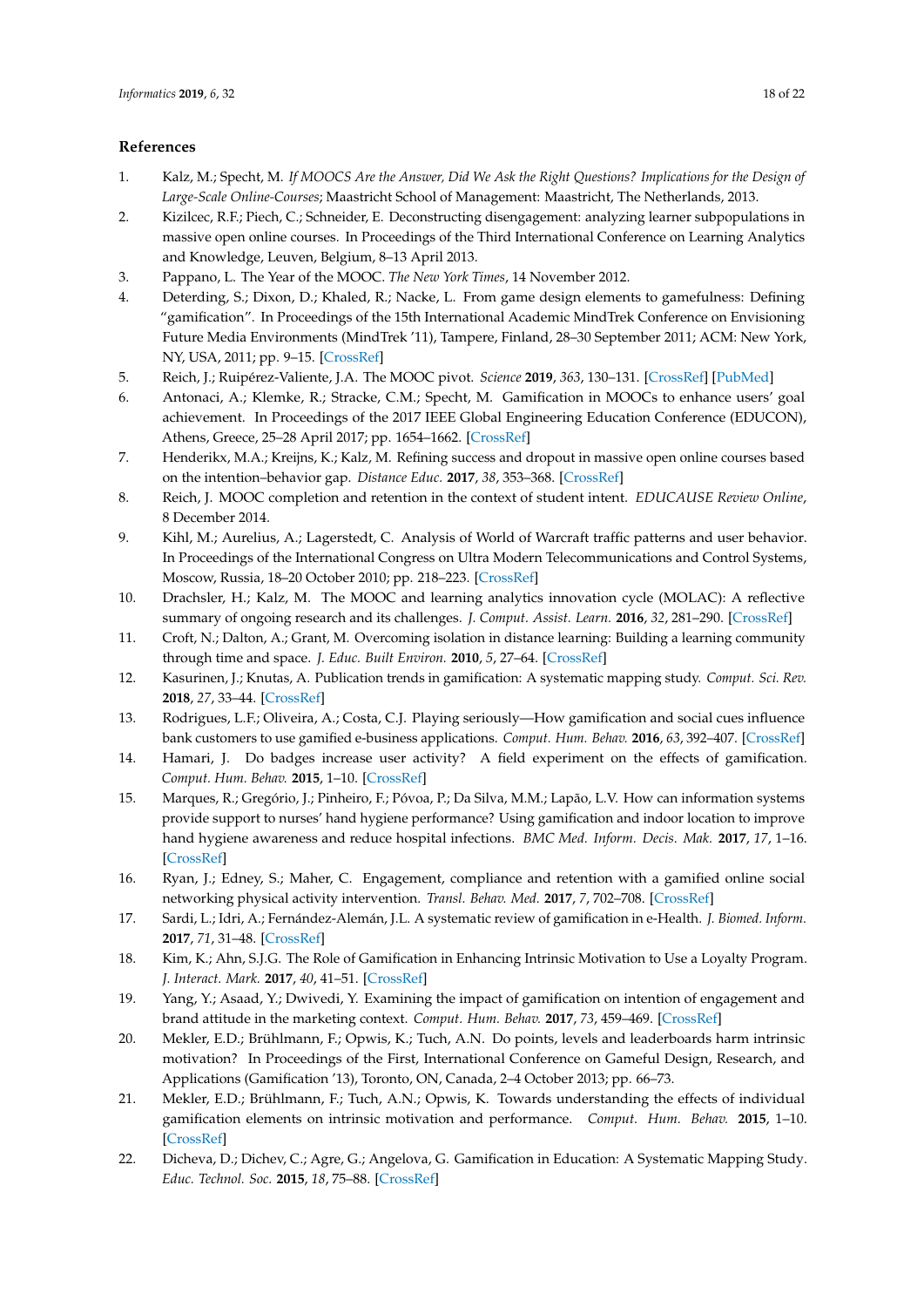- 23. De Sousa Borges, S.; Durelli, V.H.S.; Reis, H.M.; Isotani, S. A Systematic Mapping on Gamification Applied to Education. In Proceedings of the 29th Annual ACM Symposium on Applied Computing (SAC '14), Gyeongju, Korea, 24–28 March 2014; ACM: New York, NY, USA, 2014; pp. 216–222. [\[CrossRef\]](http://dx.doi.org/10.1145/2554850.2554956)
- <span id="page-18-0"></span>24. Caponetto, I.; Earp, J.; Ott, M. Gamification and Education: A Literature Review. In Proceedings of the European Conference on Games Based Learning, Berlin, Germany, 9–10 October 2014; Volume 1, pp. 50–57.
- <span id="page-18-1"></span>25. Nah, F.F.H.; Zeng, Q.; Telaprolu, V.R.; Ayyappa, A.P.; Eschenbrenner, B. Gamification of Education: A Review of Literature. In *International Conference on HCI in Business*; Nah, F.F., Ed.; Springer: Cham, Switzerland, 2014; pp. 401–409.
- <span id="page-18-2"></span>26. Mora, A.; Riera, D.; Gonzalez, C.; Arnedo-Moreno, J. A Literature Review of Gamification Design Frameworks. In Proceedings of the 7th International Conference on Games and Virtual Worlds for Serious Applications (VS-Games), Skövde, Sweden, 16–18 September 2015; pp. 1–8. [\[CrossRef\]](http://dx.doi.org/10.1109/VS-GAMES.2015.7295760)
- <span id="page-18-3"></span>27. Çakıroğlu, Ü.; Başıbüyük, B.; Güler, M.; Atabay, M.; Yılmaz Memiş, B. Gamifying an ICT course: Influences on engagement and academic performance. *Comput. Hum. Behav.* **2017**, *69*, 98–107. [\[CrossRef\]](http://dx.doi.org/10.1016/j.chb.2016.12.018)
- 28. De Almeida Souza, M.R.; Constantino, K.F.; Veado, L.F.; Figueiredo, E.M.L. Gamification in Software Engineering Education: An Empirical Study. In Proceedings of the IEEE 30th Conference on Software Engineering Education and Training (CSEE&T), Savannah, Georgia, 7–9 November 2017; pp. 276–284. [\[CrossRef\]](http://dx.doi.org/10.1109/CSEET.2017.51)
- 29. Monterrat, B.; Lavoué, É.; George, S. Adaptation of Gaming Features for Motivating Learners. *Simul. Gaming* **2017**, *48*, 625–656. [\[CrossRef\]](http://dx.doi.org/10.1177/1046878117712632)
- <span id="page-18-4"></span>30. Smith, T. Gamified Modules for an Introductory Statistics Course and Their Impact on Attitudes and Learning. *Simul. Gaming* **2017**, *48*, 832–854. [\[CrossRef\]](http://dx.doi.org/10.1177/1046878117731888)
- <span id="page-18-5"></span>31. Hamari, J.; Koivisto, J.; Sarsa, H. Does gamification work?—A literature review of empirical studies on gamification. In Proceedings of the Annual Hawaii International Conference on System Sciences, Waikoloa, HI, USA, 6–9 January 2014; pp. 3025–3034. [\[CrossRef\]](http://dx.doi.org/10.1109/HICSS.2014.377)
- 32. Lister, M.C. Gamification: The effect on student motivation and performance at the post-secondary level. *Issues Trends Educ. Technol.* **2015**, *3*, 1–22. [\[CrossRef\]](http://dx.doi.org/10.2458/azu_itet_v3i2_Lister)
- <span id="page-18-6"></span>33. Looyestyn, J.; Kernot, J.; Boshoff, K.; Ryan, J.; Edney, S.; Maher, C. Does gamification increase engagement with online programs? A systematic review *PLoS ONE* **2017**, *12*, e0173403. [\[CrossRef\]](http://dx.doi.org/10.1371/journal.pone.0173403)
- <span id="page-18-7"></span>34. Lumsden, J.; Edwards, E.A.; Lawrence, N.S.; Coyle, D.; Munafò, M.R. Gamification of Cognitive Assessment and Cognitive Training: A Systematic Review of Applications and Efficacy. *JMIR Serious Games* **2016**, *4*, 1–14. [\[CrossRef\]](http://dx.doi.org/10.2196/games.5888)
- <span id="page-18-8"></span>35. Khalil, M.; Wong, J.; Ebner, M.; de Koning, B.; Ebner, M.; Paas, F. Gamification in MOOCs: A Review of the State of the Art. In Proceedings of the IEEE Global Engineering Education Conference, Santa Cruz de Tenerife, Spain, 18–20 April 2018; pp. 1635–1644. [\[CrossRef\]](http://dx.doi.org/10.1109/EDUCON.2018.8363430)
- 36. Ortega-Arranz, A.; Muñoz-Cristóbal, J.A.; Martínez-Monés, A.; Bote-Lorenzo, M.L.; Asensio-Pérez, J.I. How gamification is being implemented in MOOCs? A systematic literature review. In *European Conference on Technology Enhanced Learning*; Lavoué, É., Drachsler, H., Verbert, K., Broisin, J., Pérez-Sanagustín, M., Eds.; Springer: Tallinn, Estonia, 2017; Volume 10474, pp. 441–447.
- <span id="page-18-9"></span>37. Bakar, N.F.A.; Yusof, A.F.; Iahad, N.A.; Ahmad, N. The Implementation of Gamification in Massive Open Online Courses (MOOC) Platform. In *International Conference on User Science and Engineering*; Springer: Singapore, 2018; pp. 183–193.
- <span id="page-18-10"></span>38. Gené, O.B.; Mart, M.; Blanco, Á.F. Gamification in MOOC: Challenges, Opportunities and Proposals for Advancing MOOC Model. In Proceedings of the 2nd International Conference on Technological Ecosystems for Enhancing Multiculturality, Salamanca, Spain, 1–3 October 2014; ACM: Salamanca, Spain, 2014; pp. 215–220. [\[CrossRef\]](http://dx.doi.org/10.1145/2669711.2669902)
- 39. Saraguro-Bravo, R.A.; Jara-Roa, D.I.; Agila-Palacios, M. Techno-Instructional Application in an MOOC Designed with Gamification Techniques. In Proceedings of the Third International Conference on eDemocracy & eGovernment (ICEDEG), Quito, Ecuador, 30 March–1 April 2016; pp. 176–179. [\[CrossRef\]](http://dx.doi.org/10.1109/ICEDEG.2016.7461717)
- 40. Mesquita, M.A.A.; Toda, A.M.; Brancher, J.D. BrasilEduca—An Open-Source MOOC platform for Portuguese speakers with gamification concepts. *IEEE Front. Educ. Conf.* **2014**, 446–449. [\[CrossRef\]](http://dx.doi.org/10.1109/FIE.2014.7044063)
- 41. Vaibhav, A.; Gupta, P. Gamification of MOOCs for increasing user engagement. In Proceedings of the IEEE International Conference on MOOCs, Innovation and Technology in Education (IEEE MITE 2014), Patiala, India, 19–20 December 2014; pp. 290–295. [\[CrossRef\]](http://dx.doi.org/10.1109/MITE.2014.7020290)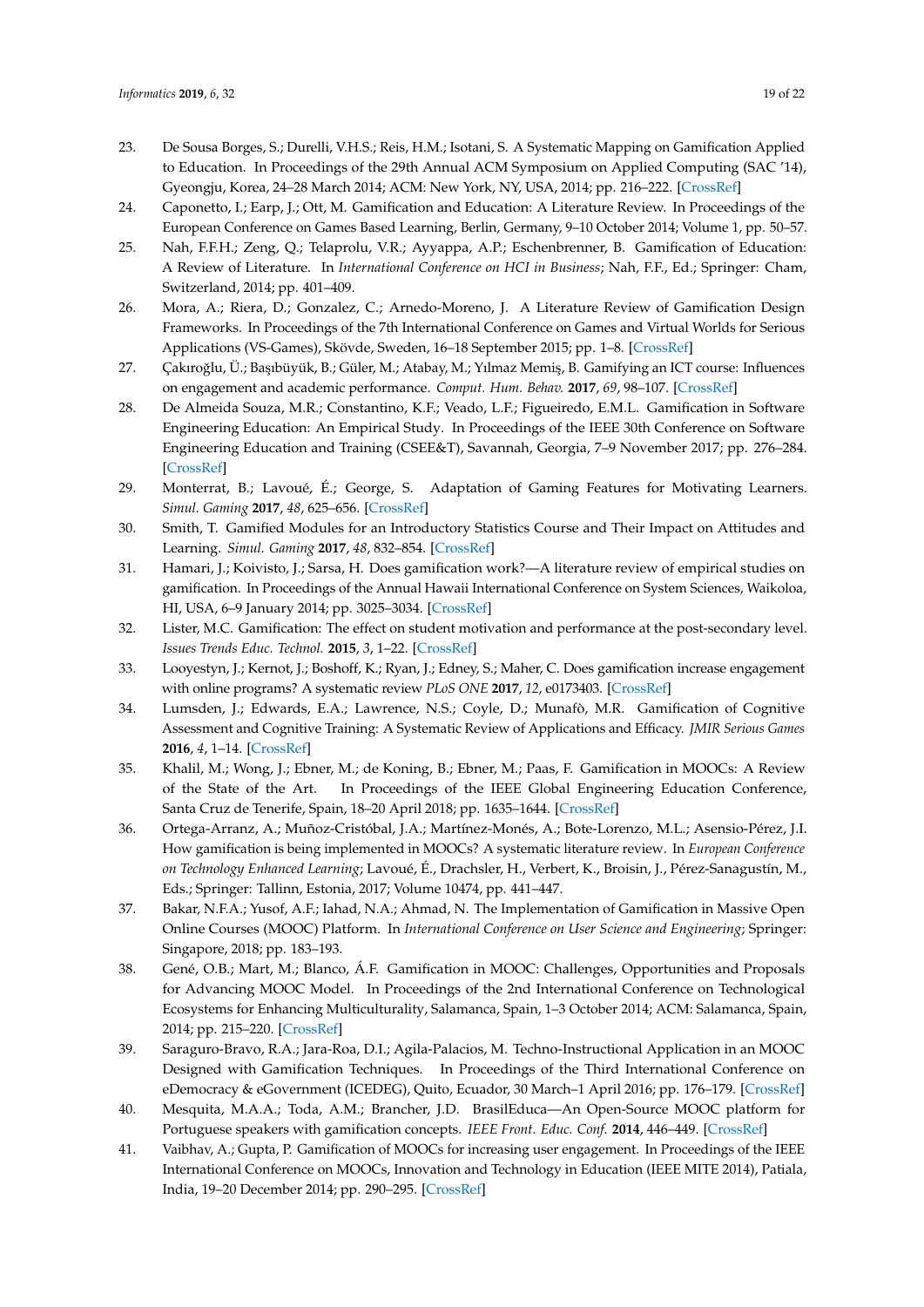- <span id="page-19-21"></span><span id="page-19-16"></span>42. Antonaci, A.; Klemke, R.; Kreijns, K.; Specht, M. Get Gamification of MOOC right! How to Embed the Individual and Social Aspects of MOOCs in Gamification Design. *Int. J. Serious Games* **2018**, *5*. [\[CrossRef\]](http://dx.doi.org/10.17083/ijsg.v5i3.255)
- <span id="page-19-17"></span>43. Antonaci, A.; Peter, D.; Klemke, R.; Bruysten, T.; Christian, M.; Specht, M. gMOOCs—Flow and Persuasion to Gamify MOOCs. In *International Conference on Games and Learning Alliance*; Lecture Notes in Computer Science (LNCS) Series; Springer: Cham, Switzerland, 2017; Volume 10653, pp. 126–136.
- <span id="page-19-26"></span>44. Antonaci, A.; Klemke, R.; Stracke, C.M.; Specht, M. Identifying game elements suitable for MOOCs. In *European Conference on Technology Enhanced Learning*; Springer: Cham, Switzerland, 2017; pp. 355–360.
- <span id="page-19-0"></span>45. Antonaci, A.; Klemke, R.; Stracke, C.M.; Specht, M. Towards Implementing Gamification in MOOCs. In *International Conference on Games and Learning Alliance*; Lecture Notes in Computer Science (LNCS) Series; Springer: Cham, Switzerland 2017; Volume 10653, pp. 115–125.
- <span id="page-19-20"></span><span id="page-19-1"></span>46. Chang, J.W.; Wei, H.Y. Exploring engaging gamification mechanics in massive online open courses. *Educ. Technol. Soc.* **2016**, *19*, 177–203.
- <span id="page-19-22"></span><span id="page-19-2"></span>47. Borras-Gene, O.; Martinez-Nuñez, M.; Fidalgo-Blanco, Á. New Challenges for the Motivation and Learning in Engineering Education Using Gamification in MOOC. *Int. J. Eng. Educ.* **2016**, *32*, 501–512.
- <span id="page-19-23"></span><span id="page-19-3"></span>48. Binti Mohd Nor Hisham, F.; Sulaiman, S. Adapting Gamification Approach in Massive Open Online Courses to Improve User Engagement. In *UTM Computing Proceedings Innovation in Computing Technology and Applications*; UTM: Skudai, Malaysia, 2017; Volume 2, pp. 1–6.
- <span id="page-19-24"></span><span id="page-19-4"></span>49. Navío-Marco, J.; Solórzano-García, M. Student's social e-reputation ("karma") as motivational factor in MOOC learning. *Interact. Learn. Environ.* **2019**, 1–15. [\[CrossRef\]](http://dx.doi.org/10.1080/10494820.2019.1579237)
- <span id="page-19-5"></span>50. Moher, D.; Liberati, A.; Tetzlaff, J.; Altman, D.G.; PRISMA Group. Preferred Reporting Items for Systematic Reviews and Meta-Analyses: The PRISMA Statement. *PLoS Med.* **2009**, *6*, e1000097. [\[CrossRef\]](http://dx.doi.org/10.1371/journal.pmed.1000097)
- <span id="page-19-6"></span>51. Bernik, A.; Bubaš, G.; Radoševi, D. A Pilot Study of the Influence of Gamification on the Effectiveness of an e-Learning Course. In *Central European Conference on Information and Intelligent Systems*; Faculty of Organization and Informatics Varazdin: Varazdin, Croatia, 2015; pp. 73–79.
- <span id="page-19-18"></span><span id="page-19-10"></span>52. Codish, D.; Ravid, G. Personality Based Gamification—Educational Gamification for Extroverts and Introverts. In *CHAIS '14—Conference for the Study of Innovation and Learning Technologies: Learning in the Technological Era*; Eshet-Alkalai, Y., Caspi, A., Geri, N., Kalman, Y., Silber-Varod, V., Yair, Y., Eds.; The Open University of Israel: Raanana, Israel, 2014; pp. 36–44.
- <span id="page-19-19"></span><span id="page-19-11"></span>53. De-Marcos, L.; Garciá-López, E.; Garciá-Cabot, A.; Medina-Merodio, J.A.; Domínguez, A.; Martínez-Herraíz, J.J.; Diez-Folledo, T. Social network analysis of a gamified e-learning course: Small-world phenomenon and network metrics as predictors of academic performance. *Comput. Hum. Behav.* **2016**, *60*, 312–321. [\[CrossRef\]](http://dx.doi.org/10.1016/j.chb.2016.02.052)
- <span id="page-19-25"></span><span id="page-19-13"></span>54. De-Marcos, L.; Domínguez, A.; Saenz-De-Navarrete, J.; Pagés, C. An empirical study comparing gamification and social networking on e-learning. *Comput. Educ.* **2014**, *75*, 82–91. [\[CrossRef\]](http://dx.doi.org/10.1016/j.compedu.2014.01.012)
- <span id="page-19-7"></span>55. Domínguez, A.; Saenz-De-Navarrete, J.; De-Marcos, L.; Fernández-Sanz, L.; Pagés, C.; Martínez-Herráiz, J.J. Gamifying learning experiences: Practical implications and outcomes. *Comput. Educ.* **2013**, *63*, 380–392. [\[CrossRef\]](http://dx.doi.org/10.1016/j.compedu.2012.12.020)
- <span id="page-19-15"></span>56. Gooch, D.; Vasalou, A.; Benton, L.; Khaled, R. Using Gamification to Motivate Students with Dyslexia. In Proceedings of the CHI Conference on Human Factors in Computing Systems (CHI '16), San Jose, CA, USA, 7–12 May 2016; ACM: New York, NY, USA, 2016; pp. 969–980. [\[CrossRef\]](http://dx.doi.org/10.1145/2858036.2858231)
- <span id="page-19-14"></span>57. Grant, S.; Betts, B. Encouraging user behaviour with achievements: An empirical study. In Proceedings of the IEEE International Working Conference on Mining Software Repositories, San Francisco, CA, USA, 18–19 May 2013; pp. 65–68. [\[CrossRef\]](http://dx.doi.org/10.1109/MSR.2013.6624007)
- <span id="page-19-8"></span>58. Hakulinen, L.; Auvinen, T.; Korhonen, A. The effect of achievement badges on students' behavior: An empirical study in a university- level computer science course. *Int. J. Emerg. Technol. Learn.* **2015**, *10*, 18–30. [\[CrossRef\]](http://dx.doi.org/10.3991/ijet.v10i1.4221)
- <span id="page-19-12"></span>59. Huang, B.; Hew, K.F. Do points, badges and leaderboard increase learning and activity: A quasi-experiment on the effects of gamification. In Proceedings of the 23rd International Conference on Computers in Education, Hangzhou, China, 30 November–4 December 2015; Society for Computer in Education: Hangzhou, China, 2015; pp. 275–280.
- <span id="page-19-9"></span>60. Hanus, M.D.; Fox, J. Assessing the effects of gamification in the classroom: A longitudinal study on intrinsic motivation, social comparison, satisfaction, effort, and academic performance. *Comput. Educ.* **2015**, *80*, 152–161. [\[CrossRef\]](http://dx.doi.org/10.1016/j.compedu.2014.08.019)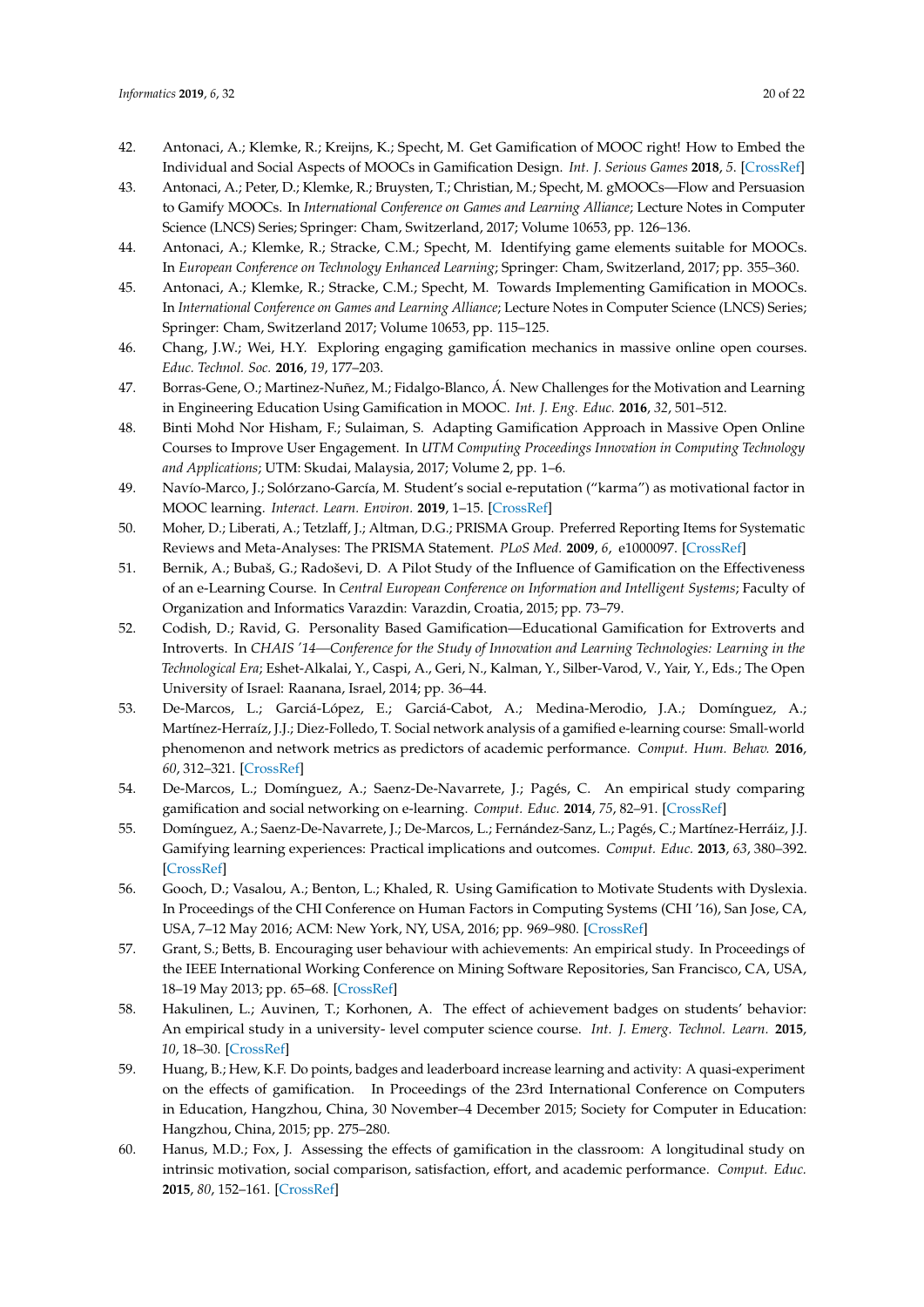- <span id="page-20-31"></span><span id="page-20-29"></span><span id="page-20-28"></span><span id="page-20-27"></span><span id="page-20-25"></span><span id="page-20-24"></span><span id="page-20-23"></span><span id="page-20-22"></span><span id="page-20-7"></span>61. Knutas, A.; Ikonen, J.; Nikula, U.; Porras, J. Increasing collaborative communications in a programming course with gamification. In Proceedings of the 15th International Conference on Computer Systems and Technologies (CompSysTech '14), Ruse, Bulgaria, 27–28 June 2014; Volume 883, pp. 370–377. [\[CrossRef\]](http://dx.doi.org/10.1145/2659532.2659620)
- <span id="page-20-32"></span><span id="page-20-1"></span>62. Krause, M.; Mogalle, M.; Pohl, H.; Williams, J.J. A Playful Game Changer: Fostering Student Retention in Online Education with Social Gamification. In Proceedings of the 2nd ACM Conference on Learning@Scale (L@S'15), Vancouver, BC, Canada, 14–18 March 2015; pp. 95–102. [\[CrossRef\]](http://dx.doi.org/10.1145/2724660.2724665)
- <span id="page-20-30"></span><span id="page-20-26"></span><span id="page-20-2"></span>63. Kuo, M.S.; Chuang, T.Y. How gamification motivates visits and engagement for online academic dissemination—An empirical study. *Comput. Hum. Behav.* **2016**, *55*, 16–27. [\[CrossRef\]](http://dx.doi.org/10.1016/j.chb.2015.08.025)
- <span id="page-20-33"></span><span id="page-20-16"></span>64. Kyewski, E.; Krämer, N.C. To gamify or not to gamify? An experimental field study of the influence of badges on motivation, activity, and performance in an online learning course. *Comput. Educ.* **2018**, *118*, 25–37. [\[CrossRef\]](http://dx.doi.org/10.1016/j.compedu.2017.11.006)
- <span id="page-20-37"></span><span id="page-20-15"></span>65. Long, Y.; Aleven, V. Gamification of Joint Student / System Control over Problem Selection in a Linear Equation Tutor. In *International Conference on Intelligent Tutoring Systems*; Trausan-Matu, S., Boyer, K.E., Crosby, M., Panourgia, K., Eds.; Lecture Notes in Computer Science (LNCS) Series; Springer: New York, NY, USA, 2014; pp. 378–387.
- <span id="page-20-35"></span><span id="page-20-34"></span><span id="page-20-8"></span>66. Pedro, L.Z.; Lopes, A.M.Z.; Prates, B.G.; Vassileva, J.; Isotani, S. Does gamification work for boys and girls? In Proceedings of the 30th Annual ACM Symposium on Applied Computing—SAC '15, Salamanca, Spain, 1–17 April 2015; ACM: Salamanca, Spain, 2015; pp. 214–219.
- <span id="page-20-38"></span><span id="page-20-10"></span>67. Saputra, M.R.U. LexiPal: Design, Implementation and Evaluation of Gamification on Learning Application for Dyslexia. *Int. J. Comput. Appl.* **2015**, *131*, 37–43. [\[CrossRef\]](http://dx.doi.org/10.5120/ijca2015907416)
- <span id="page-20-39"></span><span id="page-20-12"></span>68. Sitra, O.; Katsigiannakis, V.; Karagiannidis, C.; Mavropoulou, S. The effect of badges on the engagement of students with special educational needs: A case study. *Educ. Inf. Technol.* **2017**, *22*, 3037–3046. [\[CrossRef\]](http://dx.doi.org/10.1007/s10639-016-9550-5)
- <span id="page-20-9"></span>69. Tenorio, T.; Bittencourt, I.I.; Isotani, S.; Pedro, A.; Ospina, P. A gamified peer assessment model for online learning environments in a competitive context. *Comput. Hum. Behav.* **2016**, *64*, 247–263. [\[CrossRef\]](http://dx.doi.org/10.1016/j.chb.2016.06.049)
- <span id="page-20-3"></span>70. Tsay, C.H.H.; Kofinas, A.; Luo, J. Enhancing student learning experience with technology-mediated gamification: An empirical study. *Comput. Educ.* **2018**, *121*, 1–17. [\[CrossRef\]](http://dx.doi.org/10.1016/j.compedu.2018.01.009)
- <span id="page-20-0"></span>71. Utomo, A.Y.; Santoso, H.B. Development of gamification-enriched pedagogical agent for e-Learning system based on community of inquiry. In Proceedings of the International HCI and UX Conference in Indonesia on (CHIuXiD '15), Bandung, Indonesia, 8–10 April 2015; pp. 1–9. [\[CrossRef\]](http://dx.doi.org/10.1145/2742032.2742033)
- <span id="page-20-36"></span><span id="page-20-4"></span>72. Aldemir, T.; Celik, B.; Kaplan, G. A qualitative investigation of student perceptions of game elements in a gamified course. *Comput. Hum. Behav.* **2018**, *78*, 235–254. [\[CrossRef\]](http://dx.doi.org/10.1016/j.chb.2017.10.001)
- <span id="page-20-20"></span>73. Christy, K.R.; Fox, J. Leaderboards in a virtual classroom: A test of stereotype threat and social comparison explanations for women's math performance. *Comput. Educ.* **2014**, *78*, 66–77. [\[CrossRef\]](http://dx.doi.org/10.1016/j.compedu.2014.05.005)
- <span id="page-20-17"></span>74. Landers, R.N.; Bauer, K.N.; Callan, R.C. Gamification of task performance with leaderboards: A goal setting experiment. *Comput. Hum. Behav.* **2015**, 1–8. [\[CrossRef\]](http://dx.doi.org/10.1016/j.chb.2015.08.008)
- <span id="page-20-5"></span>75. Landers, R.N.; Landers, A.K. An Empirical Test of the Theory of Gamified Learning: The Effect of Leaderboards on Time-on-Task and Academic Performance. *Simul. Gaming* **2014**, *45*, 769–785. [\[CrossRef\]](http://dx.doi.org/10.1177/1046878114563662)
- <span id="page-20-6"></span>76. Björk, S.; Holopainen, J. *Patterns in Game Design*; Charles River Media, Inc.: Needham, MA, USA, 2005.
- <span id="page-20-11"></span>77. Mazarakis, A. Using Gamification for Technology Enhanced Learning: The Case of Feedback Mechanisms. *Bull. IEEE Tech. Comm. Learn. Technol.* **2015**, *17*, 6–9.
- <span id="page-20-13"></span>78. Armstrong, M.B.; Landers, R.N. An Evaluation of Gamified Training: Using Narrative to Improve Reactions and Learning. *Simul. Gaming* **2017**, *48*, 513–538. [\[CrossRef\]](http://dx.doi.org/10.1177/1046878117703749)
- <span id="page-20-14"></span>79. De-Marcos, L.; Garcia-Lopez, E.; Garcia-Cabot, A. On the effectiveness of game-like and social approaches in learning: Comparing educational gaming, gamification & social networking. *Comput. Educ.* **2016**, *95*, 99–113. [\[CrossRef\]](http://dx.doi.org/10.1016/j.compedu.2015.12.008)
- <span id="page-20-18"></span>80. Locke, E.A.; Latham, G.P. New Directions in Goal-Setting Theory. *Curr. Dir. Psychol. Sci.* **2006**, *15*, 265–268. [\[CrossRef\]](http://dx.doi.org/10.1111/j.1467-8721.2006.00449.x)
- <span id="page-20-19"></span>81. Hakulinen, L.; Auvinen, T. The effect of gamification on students with different achievement goal orientations. In Proceedings of the International Conference on Teaching and Learning in Computing and Engineering (LATICE 2014), Kuching, Malaysia, 11–13 April 2014; pp. 9–16. [\[CrossRef\]](http://dx.doi.org/10.1109/LaTiCE.2014.10)
- <span id="page-20-21"></span>82. Ryan, R.M.; Deci, E.L. Self-determination theory and the facilitation of intrinsic motivation, social development, and well-being. *Am. Psychol.* **2000**, *55*, 68–78. [\[CrossRef\]](http://dx.doi.org/10.1037/0003-066X.55.1.68)